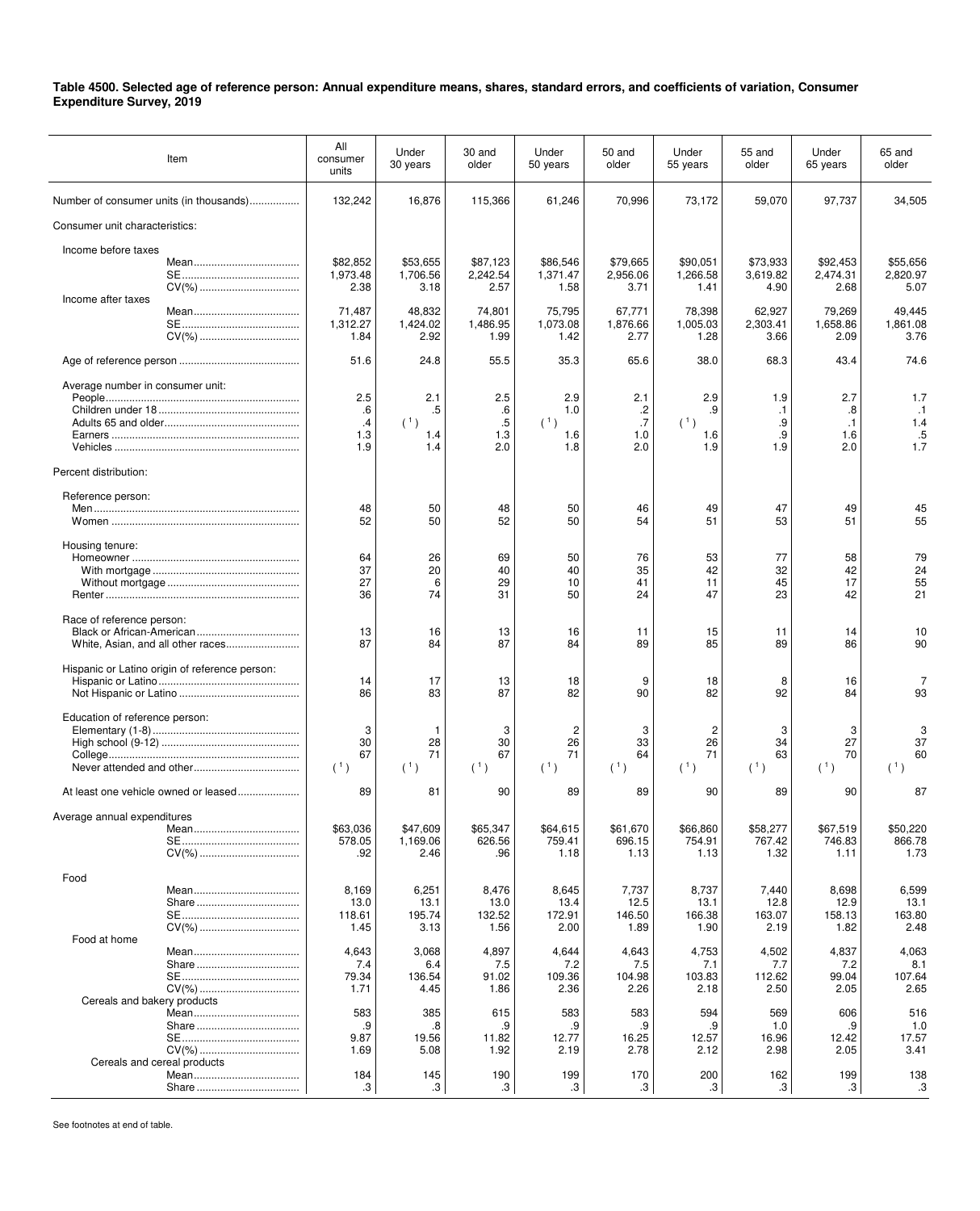| Item                           | All<br>consumer<br>units | Under<br>30 years      | 30 and<br>older        | Under<br>50 years | 50 and<br>older        | Under<br>55 years      | 55 and<br>older | Under<br>65 years | 65 and<br>older        |
|--------------------------------|--------------------------|------------------------|------------------------|-------------------|------------------------|------------------------|-----------------|-------------------|------------------------|
| Cereals and cereal products    |                          |                        |                        |                   |                        |                        |                 |                   |                        |
|                                | 4.00                     | 9.77                   | 4.99                   | 5.48              | 6.79                   | 5.53                   | 7.01            | 5.12              | 7.66<br>5.53           |
| <b>Bakery products</b>         | 2.18                     | 6.72                   | 2.63                   | 2.76              | 4.00                   | 2.76                   | 4.33            | 2.58              |                        |
|                                | 400                      | 240                    | 425                    | 384               | 414                    | 394                    | 407             | 407               | 377                    |
|                                | .6<br>7.87               | .5<br>11.75            | .7<br>9.04             | .6<br>9.38        | .7<br>12.32            | .6<br>8.90             | .7<br>12.99     | .6<br>9.98        | .8<br>10.96            |
|                                | 1.97                     | 4.90                   | 2.13                   | 2.44              | 2.98                   | 2.26                   | 3.19            | 2.45              | 2.90                   |
| Meats, poultry, fish, and eggs | 980                      | 674                    | 1,030                  | 988               | 974                    | 1,010                  | 942             | 1,023             | 852                    |
|                                | 1.6                      | 1.4                    | 1.6                    | 1.5               | 1.6                    | 1.5                    | 1.6             | 1.5               | 1.7                    |
|                                | 29.01                    | 44.54                  | 32.29<br>3.14          | 48.13             | 30.27                  | 44.70                  | 31.01           | 38.09             | 34.30<br>4.03          |
| CV(%)<br>Beef                  | 2.96                     | 6.60                   |                        | 4.87              | 3.11                   | 4.43                   | 3.29            | 3.72              |                        |
|                                | 270                      | 188                    | 284                    | 274               | 267                    | 280                    | 258             | 285               | 228                    |
|                                | .4<br>18.61              | .4<br>19.46            | .4<br>21.09            | .4<br>36.93       | .4<br>10.35            | .4<br>32.27            | .4<br>10.78     | .4<br>24.55       | .5<br>14.45            |
|                                | 6.89                     | 10.35                  | 7.44                   | 13.47             | 3.88                   | 11.53                  | 4.18            | 8.63              | 6.34                   |
| Pork<br>Mean                   | 187                      | 123                    | 197                    | 176               | 196                    | 184                    | 190             | 193               | 169                    |
|                                | .3                       | .3                     | .3                     | .3                | .3                     | .3                     | .3              | .3                | .3                     |
|                                | 6.76<br>3.62             | 14.99<br>12.18         | 7.36<br>3.74           | 7.87<br>4.46      | 10.79<br>5.50          | 8.04<br>4.37           | 11.08<br>5.82   | 7.98<br>4.14      | 10.48<br>6.21          |
| Other meats                    |                          |                        |                        |                   |                        |                        |                 |                   |                        |
|                                | 129<br>.2                | 76<br>.2               | 138<br>.2              | 129<br>.2         | 129                    | 132<br>.2              | 125<br>$\cdot$  | 134<br>.2         | 113<br>$\cdot$         |
|                                | 4.51                     | 7.11                   | 5.02                   | 6.05              | .2<br>6.01             | 6.14                   | 5.99            | 5.74              | 6.86                   |
|                                | 3.49                     | 9.39                   | 3.64                   | 4.69              | 4.65                   | 4.65                   | 4.79            | 4.27              | 6.08                   |
| Poultry                        | 189                      | 151                    | 195                    | 206               | 173                    | 209                    | 163             | 203               | 147                    |
|                                | .3                       | .3                     | .3                     | .3                | .3                     | .3                     | .3              | .3                | .3                     |
|                                | 3.99<br>2.11             | 11.78<br>7.83          | 4.49<br>2.30           | 6.47<br>3.13      | 6.21<br>3.58           | 5.70<br>2.72           | 6.74<br>4.14    | 5.08<br>2.50      | 8.98<br>6.09           |
| Fish and seafood               |                          |                        |                        |                   |                        |                        |                 |                   |                        |
|                                | 147<br>.2                | 94<br>.2               | 155<br>.2              | 143<br>.2         | 150<br>.2              | 144<br>.2              | 150<br>.3       | 148<br>.2         | 144<br>.3              |
|                                | 5.94                     | 10.54                  | 6.58                   | 9.93              | 6.67                   | 9.14                   | 7.55            | 8.34              | 9.92                   |
| CV(%)<br>Eggs                  | 4.05                     | 11.21                  | 4.24                   | 6.94              | 4.44                   | 6.33                   | 5.03            | 5.65              | 6.88                   |
|                                | 58                       | 43                     | 61                     | 59                | 58                     | 60                     | 56              | 61                | 51                     |
|                                | $\cdot$ 1<br>1.85        | .1<br>3.53             | .1<br>1.97             | .1<br>2.11        | $\cdot$ 1<br>2.34      | $\cdot$ 1<br>2.00      | .1<br>2.53      | .1<br>2.11        | $\cdot$ 1<br>2.41      |
|                                | 3.17                     | 8.20                   | 3.24                   | 3.56              | 4.06                   | 3.30                   | 4.53            | 3.47              | 4.73                   |
| Dairy products                 | 455                      | 284                    | 483                    | 449               | 460                    | 459                    | 449             | 469               | 414                    |
|                                | .7                       | .6                     | .7                     | .7                | .7                     | .7                     | .8              | .7                | .8                     |
|                                | 7.20                     | 16.28                  | 8.39                   | 10.19             | 10.41                  | 9.69                   | 11.35           | 8.32              | 10.91                  |
| Fresh milk and cream           | 1.58                     | 5.74                   | 1.74                   | 2.27              | 2.26                   | 2.11                   | 2.53            | 1.78              | 2.63                   |
|                                | 140                      | 89                     | 149                    | 144               | 137                    | 145                    | 135             | 147               | 122                    |
|                                | $\overline{c}$<br>3.07   | $\overline{c}$<br>5.77 | $\overline{c}$<br>3.54 | 2.<br>3.93        | $\overline{c}$<br>4.48 | $\overline{c}$<br>3.66 | .2<br>5.01      | .2<br>3.46        | $\overline{c}$<br>4.71 |
|                                | 2.19                     | 6.52                   | 2.38                   | 2.73              | 3.27                   | 2.53                   | 3.72            | 2.36              | 3.86                   |
| Other dairy products           | 315                      | 195                    | 334                    | 305               | 323                    | 314                    | 315             | 322               | 292                    |
|                                | .5                       | .4                     | .5                     | .5                | .5                     | .5                     | .5              | .5                | .6                     |
|                                | 5.41<br>1.72             | 12.33<br>6.32          | 6.15<br>1.84           | 7.79<br>2.55      | 7.73<br>2.39           | 7.36<br>2.34           | 8.72<br>2.77    | 6.35<br>1.97      | 8.57<br>2.93           |
| Fruits and vegetables          |                          |                        |                        |                   |                        |                        |                 |                   |                        |
|                                | 876                      | 581                    | 924                    | 874               | 878                    | 891                    | 857             | 899               | 809                    |
|                                | 1.4<br>19.96             | 1.2<br>28.22           | 1.4<br>22.41           | 1.4<br>27.47      | 1.4<br>24.42           | 1.3<br>25.95           | 1.5<br>26.04    | 1.3<br>21.44      | 1.6<br>29.78           |
|                                | 2.28                     | 4.86                   | 2.42                   | 3.14              | 2.78                   | 2.91                   | 3.04            | 2.39              | 3.68                   |
| Fresh fruits                   | 322                      | 198                    | 342                    | 317               | 326                    | 324                    | 319             | 327               | 308                    |
|                                | $.5\,$                   | .4                     | $.5\,$                 | .5                | .5                     | .5                     | .5              | .5                | .6                     |
|                                | 8.07<br>2.51             | 11.04<br>5.58          | 9.21<br>2.70           | 11.25<br>3.55     | 9.62<br>2.95           | 10.42<br>3.21          | 10.90<br>3.42   | 8.76<br>2.68      | 12.49<br>4.06          |
| Fresh vegetables               |                          |                        |                        |                   |                        |                        |                 |                   |                        |
|                                | 295<br>.5                | 207<br>.4              | 310<br>.5              | 297<br>.5         | 294<br>.5              | 304<br>.5              | 284<br>.5       | 305<br>.5         | 266<br>.5              |
|                                | 8.67                     | 11.96                  | 9.27                   | 11.43             | 10.99                  | 10.89                  | 10.77           | 9.34              | 12.31                  |
|                                | 2.93                     | 5.77                   | 2.99                   | 3.84              | 3.74                   | 3.58                   | 3.79            | 3.06              | 4.63                   |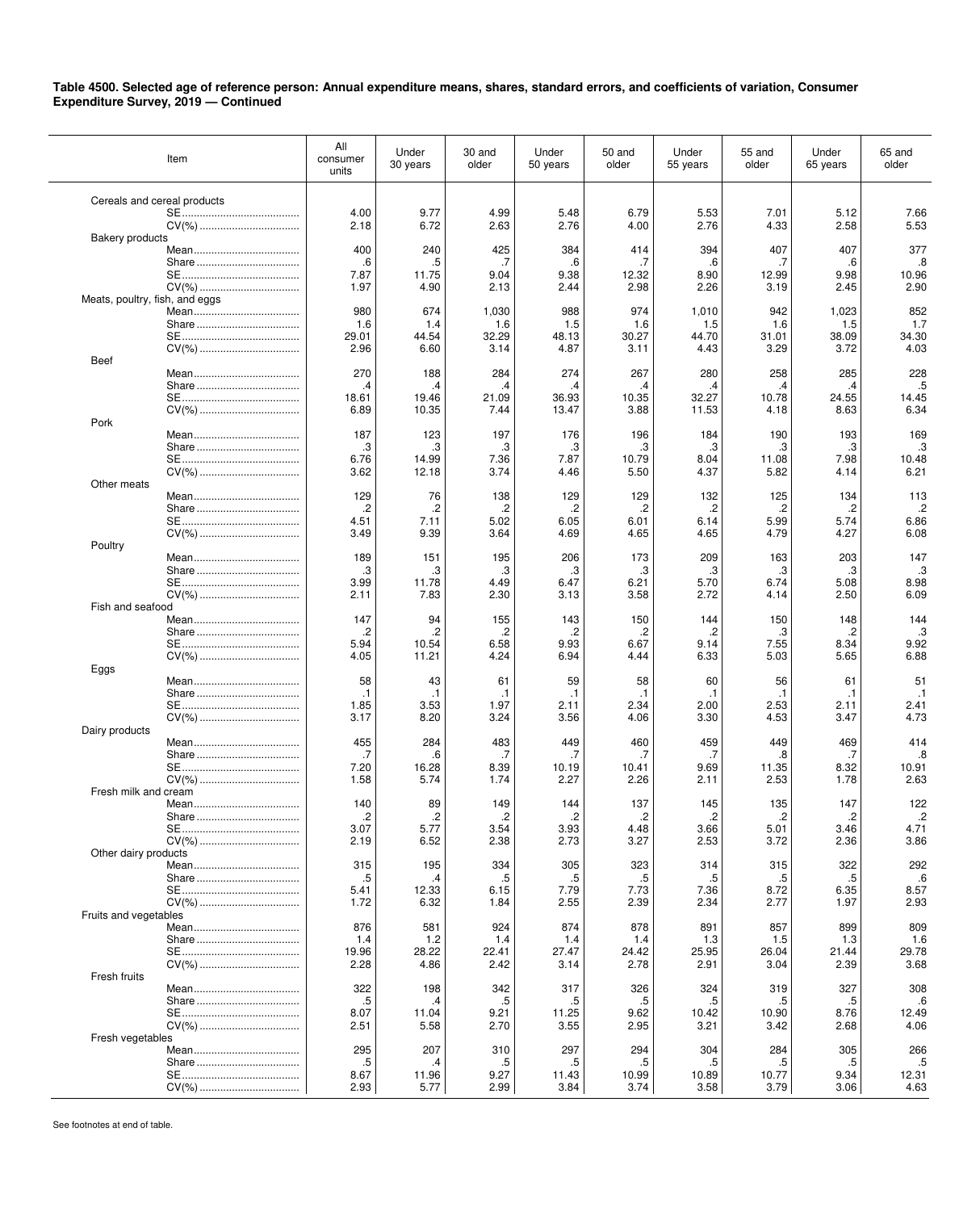| Item                              | All<br>consumer<br>units | Under<br>30 years | 30 and<br>older   | Under<br>50 years | 50 and<br>older   | Under<br>55 years | 55 and<br>older   | Under<br>65 years | 65 and<br>older   |
|-----------------------------------|--------------------------|-------------------|-------------------|-------------------|-------------------|-------------------|-------------------|-------------------|-------------------|
|                                   |                          |                   |                   |                   |                   |                   |                   |                   |                   |
| Processed fruits                  | 112                      | 77                | 118               | 114               | 111               | 114               | 110               | 115               | 105               |
|                                   | .2                       | $\cdot$           | $\overline{c}$    | .2                | .2                | $\cdot$           | .2                | .2                | $\cdot$           |
|                                   | 3.37                     | 7.13              | 3.97              | 5.25              | 4.69              | 5.04              | 5.12              | 4.32              | 5.07              |
| CV(%)                             | 3.00                     | 9.27              | 3.36              | 4.60              | 4.24              | 4.40              | 4.67              | 3.76              | 4.84              |
| Processed vegetables              |                          |                   |                   |                   |                   |                   |                   |                   |                   |
|                                   | 147                      | 99                | 154               | 146               | 148               | 148               | 144               | 152               | 131               |
|                                   | $\cdot$<br>4.49          | $\cdot$<br>7.04   | $\cdot$<br>5.08   | .2                | $\cdot$<br>5.65   | $\cdot$<br>6.00   | .2<br>5.79        | $\cdot$<br>5.05   | .3<br>6.24        |
|                                   | 3.06                     | 7.15              | 3.29              | 6.23<br>4.27      | 3.83              | 4.05              | 4.00              | 3.32              | 4.77              |
| Other food at home                |                          |                   |                   |                   |                   |                   |                   |                   |                   |
| Mean                              | 1,749                    | 1,144             | 1,846             | 1,750             | 1,747             | 1,798             | 1,685             | 1,841             | 1,472             |
|                                   | 2.8                      | 2.4               | 2.8               | 2.7               | 2.8               | 2.7               | 2.9               | 2.7               | 2.9               |
|                                   | 30.05                    | 53.50             | 34.46             | 36.55             | 42.86             | 34.25             | 48.12             | 37.28             | 42.67             |
|                                   | 1.72                     | 4.68              | 1.87              | 2.09              | 2.45              | 1.91              | 2.86              | 2.02              | 2.90              |
| Sugar and other sweets            | 165                      | 90                | 177               | 156               | 173               | 163               | 168               | 168               | 156               |
|                                   | .3                       | $\cdot$           | .3                | .2                | .3                | .2                | .3                | .2                | .3                |
|                                   | 4.21                     | 8.00              | 5.08              | 6.86              | 6.41              | 5.92              | 6.51              | 4.99              | 8.72              |
|                                   | 2.55                     | 8.89              | 2.87              | 4.39              | 3.70              | 3.64              | 3.87              | 2.97              | 5.60              |
| Fats and oils                     |                          |                   |                   |                   |                   |                   |                   |                   |                   |
|                                   | 115                      | 71                | 122               | 112               | 117               | 116               | 113               | 120               | 99                |
|                                   | .2                       | .1                | .2                | .2                | .2                | .2                | .2                | .2                | $\cdot$           |
|                                   | 3.71<br>3.23             | 6.23<br>8.75      | 4.27<br>3.51      | 4.63<br>4.12      | 5.27<br>4.51      | 3.82<br>3.30      | 5.69<br>5.02      | 4.55<br>3.79      | 5.66<br>5.70      |
| Miscellaneous foods               |                          |                   |                   |                   |                   |                   |                   |                   |                   |
|                                   | 952                      | 646               | 1,001             | 974               | 932               | 995               | 896               | 1,006             | 789               |
|                                   | 1.5                      | 1.4               | 1.5               | 1.5               | 1.5               | 1.5               | 1.5               | 1.5               | 1.6               |
|                                   | 17.32                    | 34.56             | 20.26             | 23.19             | 24.90             | 21.93             | 28.42             | 20.38             | 25.29             |
|                                   | 1.82                     | 5.35              | 2.02              | 2.38              | 2.67              | 2.20              | 3.17              | 2.03              | 3.20              |
| Nonalcoholic beverages            |                          |                   |                   |                   |                   |                   |                   |                   |                   |
| Share                             | 455<br>.7                | 301<br>.6         | 480<br>.7         | 451<br>.7         | 458<br>.7         | 465<br>.7         | 443<br>.8         | 481<br>.7         | 378<br>.8         |
|                                   | 12.19                    | 19.57             | 12.80             | 13.57             | 16.22             | 12.81             | 17.55             | 15.35             | 17.07             |
| CV(%)                             | 2.68                     | 6.51              | 2.67              | 3.01              | 3.54              | 2.76              | 3.96              | 3.19              | 4.52              |
| Food prepared by consumer unit on |                          |                   |                   |                   |                   |                   |                   |                   |                   |
| out-of-town trips                 |                          |                   |                   |                   |                   |                   |                   |                   |                   |
| Mean                              | 62                       | 37                | 66                | 56                | 67                | 59                | 65                | 66                | 50                |
|                                   | $\cdot$ 1<br>2.60        | $\cdot$ 1<br>3.25 | $\cdot$ 1<br>2.94 | $\cdot$ 1<br>2.54 | $\cdot$ 1<br>4.00 | $\cdot$ 1<br>2.98 | $\cdot$ 1<br>4.18 | $\cdot$ 1<br>2.77 | $\cdot$ 1<br>4.33 |
|                                   | 4.19                     | 8.86              | 4.47              | 4.50              | 5.99              | 5.02              | 6.40              | 4.19              | 8.64              |
| Food away from home               |                          |                   |                   |                   |                   |                   |                   |                   |                   |
|                                   | 3,526                    | 3,183             | 3,579             | 4,002             | 3,094             | 3,985             | 2,938             | 3,861             | 2,536             |
|                                   | 5.6                      | 6.7               | 5.5               | 6.2               | 5.0               | 6.0               | 5.0               | 5.7               | 5.0               |
|                                   | 66.85                    | 133.73            | 73.60             | 101.05            | 73.83             | 96.89             | 89.45             | 87.54             | 108.83            |
| CV(%)                             | 1.90                     | 4.20              | 2.06              | 2.53              | 2.39              | 2.43              | 3.04              | 2.27              | 4.29              |
| Alcoholic beverages               |                          |                   |                   |                   |                   |                   |                   |                   |                   |
|                                   | 579                      | 431               | 603               | 542               | 614               | 570               | 592               | 606               | 501               |
|                                   | .9                       | .9                | .9                | .8                | 1.0               | .9                | 1.0               | .9                | 1.0               |
|                                   | 22.67                    | 46.43             | 23.09             | 27.02             | 28.84             | 25.10             | 35.81             | 27.26             | 39.37             |
|                                   | 3.91                     | 10.78             | 3.83              | 4.99              | 4.70              | 4.41              | 6.05              | 4.50              | 7.86              |
|                                   |                          |                   |                   |                   |                   |                   |                   |                   |                   |
| Housing                           | 20,679                   | 16,616            | 21,283            | 21,635            | 19,867            | 22,019            | 19,026            | 21,810            | 17,472            |
|                                   | 32.8                     | 34.9              | 32.6              | 33.5              | 32.2              | 32.9              | 32.6              | 32.3              | 34.8              |
|                                   | 195.28                   | 375.54            | 214.81            | 228.15            | 277.14            | 224.43            | 300.11            | 222.64            | 354.31            |
|                                   | .94                      | 2.26              | 1.01              | 1.05              | 1.39              | 1.02              | 1.58              | 1.02              | 2.03              |
| Shelter                           |                          |                   |                   |                   |                   |                   |                   |                   |                   |
|                                   | 12,190                   | 10,803            | 12,393            | 13,232            | 11,291            | 13,369            | 10,730            | 13,048            | 9,760             |
|                                   | 19.3                     | 22.7              | 19.0              | 20.5              | 18.3              | 20.0              | 18.4              | 19.3              | 19.4              |
|                                   | 143.71<br>1.18           | 330.42<br>3.06    | 154.73<br>1.25    | 157.11<br>1.19    | 196.50<br>1.74    | 165.69<br>1.24    | 212.77<br>1.98    | 156.01<br>1.20    | 266.96<br>2.74    |
| Owned dwellings                   |                          |                   |                   |                   |                   |                   |                   |                   |                   |
|                                   | 6,797                    | 2,619             | 7,409             | 6,278             | 7,245             | 6,692             | 6,928             | 6,996             | 6,235             |
|                                   | 10.8                     | 5.5               | 11.3              | 9.7               | 11.7              | 10.0              | 11.9              | 10.4              | 12.4              |
|                                   | 100.15                   | 248.88            | 112.52            | 125.07            | 147.64            | 133.82            | 157.96            | 116.49            | 201.66            |
|                                   | 1.47                     | 9.50              | 1.52              | 1.99              | 2.04              | 2.00              | 2.28              | 1.67              | 3.23              |
| Mortgage interest and charges     | 2,760                    | 1,340             | 2,967             | 3,274             | 2,316             | 3,349             | 2,029             | 3,240             | 1,398             |
|                                   | 4.4                      | 2.8               | 4.5               | 5.1               | 3.8               | 5.0               | 3.5               | 4.8               | 2.8               |
|                                   | 48.36                    | 97.62             | 55.94             | 71.21             | 74.71             | 68.04             | 73.90             | 58.56             | 74.61             |
|                                   | 1.75                     | 7.29              | 1.89              | 2.17              | 3.23              | 2.03              | 3.64              | 1.81              | 5.34              |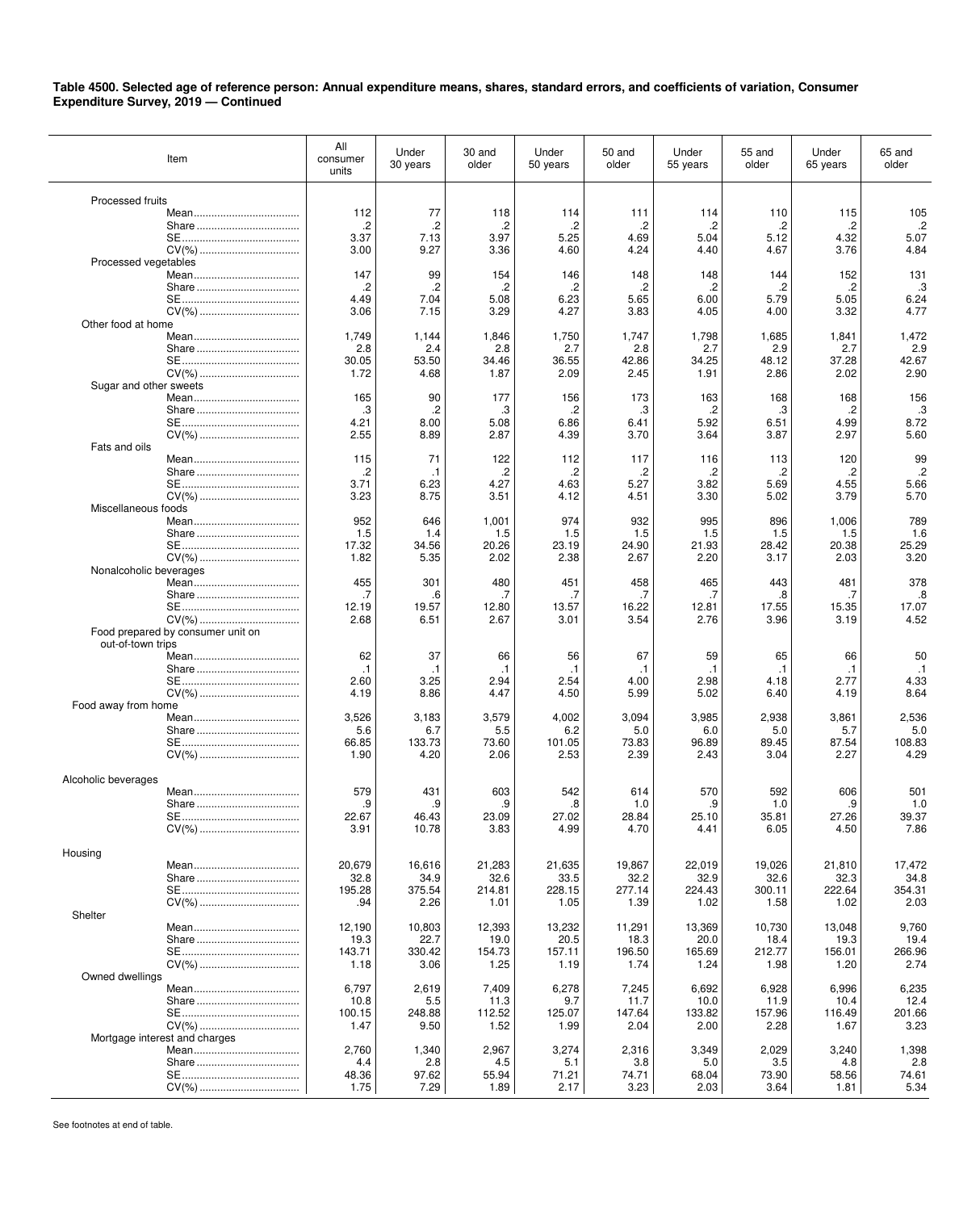| Item                                               | All<br>consumer<br>units | Under<br>30 years | 30 and<br>older | Under<br>50 years | 50 and<br>older | Under<br>55 years | 55 and<br>older | Under<br>65 years | 65 and<br>older |
|----------------------------------------------------|--------------------------|-------------------|-----------------|-------------------|-----------------|-------------------|-----------------|-------------------|-----------------|
|                                                    |                          |                   |                 |                   |                 |                   |                 |                   |                 |
| Property taxes                                     | 2,159                    | 646               | 2,380           | 1,717             | 2,540           | 1,909             | 2,469           | 2,098             | 2,333           |
|                                                    | 3.4                      | 1.4               | 3.6             | 2.7               | 4.1             | 2.9               | 4.2             | 3.1               | 4.6             |
|                                                    | 41.20                    | 53.39             | 46.56           | 46.30             | 58.01           | 48.42             | 58.76           | 46.29             | 80.15           |
|                                                    | 1.91                     | 8.26              | 1.96            | 2.70              | 2.28            | 2.54              | 2.38            | 2.21              | 3.43            |
| Maintenance, repairs, insurance, other<br>expenses |                          |                   |                 |                   |                 |                   |                 |                   |                 |
|                                                    | 1,879                    | 633               | 2,061           | 1,287             | 2,389           | 1,434             | 2,430           | 1,658             | 2,504           |
|                                                    | 3.0                      | 1.3               | 3.2             | 2.0               | 3.9             | 2.1               | 4.2             | 2.5               | 5.0             |
|                                                    | 65.13                    | 148.06            | 71.13           | 81.15             | 82.74           | 81.03             | 96.71           | 73.75             | 107.87          |
|                                                    | 3.47                     | 23.39             | 3.45            | 6.30              | 3.46            | 5.65              | 3.98            | 4.45              | 4.31            |
| Rented dwellings                                   | 4,432                    | 7,713             | 3,952           | 6,202             | 2,905           | 5,837             | 2,691           | 5,089             | 2,571           |
|                                                    | 7.0                      | 16.2              | 6.0             | 9.6               | 4.7             | 8.7               | 4.6             | 7.5               | 5.1             |
|                                                    | 89.41                    | 312.12            | 95.82           | 164.37            | 95.26           | 145.76            | 111.94          | 118.82            | 165.05          |
|                                                    | 2.02                     | 4.05              | 2.42            | 2.65              | 3.28            | 2.50              | 4.16            | 2.33              | 6.42            |
| Other lodging                                      |                          |                   |                 |                   |                 |                   |                 |                   |                 |
|                                                    | 961<br>1.5               | 470<br>1.0        | 1,033<br>1.6    | 752<br>1.2        | 1,142<br>1.9    | 840<br>1.3        | 1,111<br>1.9    | 964<br>1.4        | 954<br>1.9      |
|                                                    | 38.93                    | 62.38             | 41.53           | 40.99             | 61.77           | 38.87             | 68.26           | 41.81             | 80.13           |
|                                                    | 4.05                     | 13.26             | 4.02            | 5.45              | 5.41            | 4.63              | 6.14            | 4.34              | 8.40            |
| Utilities, fuels, and public services              |                          |                   |                 |                   |                 |                   |                 |                   |                 |
|                                                    | 4,055                    | 2,725             | 4,250           | 3,894             | 4,194           | 4,055             | 4,055           | 4,141             | 3,810           |
|                                                    | 6.4<br>32.23             | 5.7               | 6.5             | 6.0<br>36.46      | 6.8<br>44.67    | 6.1<br>33.90      | 7.0<br>49.38    | 6.1<br>34.66      | 7.6<br>50.03    |
| CV(%)                                              | .79                      | 78.19<br>2.87     | 34.59<br>.81    | .94               | 1.06            | .84               | 1.22            | .84               | 1.31            |
| Natural gas                                        |                          |                   |                 |                   |                 |                   |                 |                   |                 |
|                                                    | 416                      | 224               | 444             | 368               | 458             | 390               | 448             | 407               | 440             |
|                                                    | .7                       | .5                | .7              | .6                | .7              | .6                | .8              | .6                | .9              |
|                                                    | 10.72                    | 12.85             | 11.36           | 10.81             | 13.53           | 11.47             | 14.64           | 10.46             | 17.04<br>3.87   |
| Electricity                                        | 2.58                     | 5.73              | 2.56            | 2.94              | 2.96            | 2.94              | 3.26            | 2.57              |                 |
|                                                    | 1,472                    | 1,027             | 1,537           | 1,413             | 1,522           | 1,449             | 1,499           | 1,484             | 1,436           |
|                                                    | 2.3                      | 2.2               | 2.4             | 2.2               | 2.5             | 2.2               | 2.6             | 2.2               | 2.9             |
|                                                    | 17.96                    | 38.82             | 17.37           | 21.31             | 21.41           | 20.50             | 22.87           | 18.65             | 28.29           |
|                                                    | 1.22                     | 3.78              | 1.13            | 1.51              | 1.41            | 1.41              | 1.53            | 1.26              | 1.97            |
| Fuel oil and other fuels                           | 113                      | 44                | 123             | 76                | 145             | 84                | 149             | 99                | 153             |
|                                                    | .2                       | $\cdot$ 1         | .2              | $\cdot$ 1         | .2              | $\cdot$ 1         | .3              | $\cdot$ 1         | .3              |
|                                                    | 6.57                     | 8.14              | 7.31            | 5.99              | 9.87            | 7.31              | 10.29           | 7.20              | 12.84           |
|                                                    | 5.81                     | 18.38             | 5.94            | 7.88              | 6.80            | 8.66              | 6.92            | 7.27              | 8.41            |
| Telephone services                                 | 1,409                    | 1,048             |                 |                   | 1,372           |                   |                 |                   |                 |
|                                                    | 2.2                      | 2.2               | 1,462<br>2.2    | 1,452<br>2.2      | 2.2             | 1,521<br>2.3      | 1,271<br>2.2    | 1,516<br>2.2      | 1,105<br>2.2    |
|                                                    | 13.37                    | 38.16             | 14.83           | 18.54             | 16.79           | 17.67             | 19.09           | 15.14             | 19.15           |
|                                                    | .95                      | 3.64              | 1.01            | 1.28              | 1.22            | 1.16              | 1.50            | 1.00              | 1.73            |
| Residential phone service, VOIP, and               |                          |                   |                 |                   |                 |                   |                 |                   |                 |
| phone cards                                        | 191                      | 41                | 213             | 90                | 278             | 105               | 297             | 136               | 346             |
|                                                    | .3                       | .1                | .3              | $\cdot$ 1         | .5              | .2                | .5              | .2                | .7              |
|                                                    | 6.01                     | 6.29              | 6.35            | 6.03              | 7.67            | 6.00              | 7.92            | 5.83              | 9.10            |
|                                                    | 3.15                     | 15.20             | 2.98            | 6.69              | 2.76            | 5.69              | 2.67            | 4.28              | 2.63            |
| Cellular phone service                             |                          |                   |                 |                   |                 |                   |                 |                   |                 |
|                                                    | 1,218<br>1.9             | 1,007<br>2.1      | 1,249<br>1.9    | 1,362<br>2.1      | 1,094<br>1.8    | 1,415<br>2.1      | 974<br>1.7      | 1,380<br>2.0      | 759<br>1.5      |
|                                                    | 15.53                    | 36.60             | 17.18           | 20.33             | 17.98           | 19.71             | 19.66           | 16.82             | 19.82           |
|                                                    | 1.28                     | 3.64              | 1.38            | 1.49              | 1.64            | 1.39              | 2.02            | 1.22              | 2.61            |
| Water and other public services                    |                          |                   |                 |                   |                 |                   |                 |                   |                 |
|                                                    | 645                      | 381               | 684             | 584               | 698             | 611               | 688             | 634               | 676             |
|                                                    | 1.0<br>16.30             | .8<br>26.12       | 1.0<br>17.24    | .9<br>17.36       | 1.1<br>19.78    | .9<br>16.64       | 1.2<br>20.31    | .9<br>15.53       | 1.3<br>23.60    |
|                                                    | 2.53                     | 6.86              | 2.52            | 2.97              | 2.83            | 2.72              | 2.95            | 2.45              | 3.49            |
| Household operations                               |                          |                   |                 |                   |                 |                   |                 |                   |                 |
|                                                    | 1,570                    | 1,009             | 1,652           | 1,819             | 1,355           | 1,755             | 1,341           | 1,623             | 1,418           |
|                                                    | 2.5                      | 2.1               | 2.5             | 2.8               | 2.2             | 2.6               | 2.3             | 2.4               | 2.8             |
|                                                    | 35.31<br>2.25            | 63.02<br>6.25     | 37.89<br>2.29   | 70.35<br>3.87     | 38.56<br>2.85   | 61.51<br>3.51     | 43.46<br>3.24   | 45.38<br>2.80     | 65.51<br>4.62   |
| Personal services                                  |                          |                   |                 |                   |                 |                   |                 |                   |                 |
|                                                    | 489                      | 394               | 502             | 870               | 159             | 757               | 156             | 586               | 213             |
|                                                    | .8                       | .8                | .8              | 1.3               | .3              | 1.1               | .3              | .9                | $\cdot$         |
|                                                    | 27.62                    | 49.38             | 29.19           | 56.74             | 27.90           | 48.28             | 32.80           | 32.96             | 52.94           |
|                                                    | 5.65                     | 12.54             | 5.81            | 6.52              | 17.54           | 6.38              | 20.97           | 5.63              | 24.85           |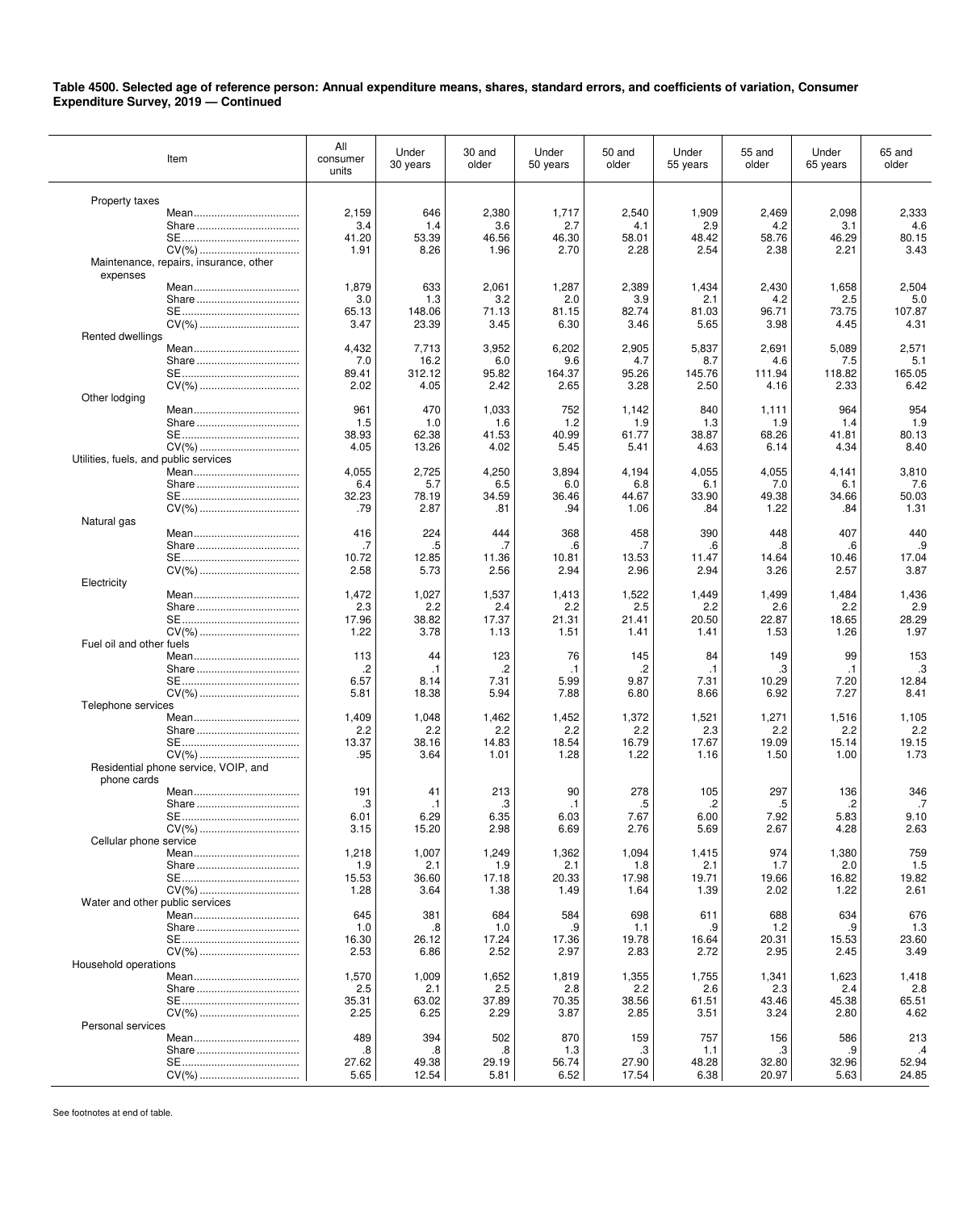| Item                                | All<br>consumer<br>units | Under<br>30 years | 30 and<br>older | Under<br>50 years | 50 and<br>older | Under<br>55 years | 55 and<br>older | Under<br>65 years | 65 and<br>older |
|-------------------------------------|--------------------------|-------------------|-----------------|-------------------|-----------------|-------------------|-----------------|-------------------|-----------------|
|                                     |                          |                   |                 |                   |                 |                   |                 |                   |                 |
| Other household expenses            | 1,081                    | 615               | 1,150           | 949               | 1,196           | 998               | 1,184           | 1,038             | 1,205           |
|                                     | 1.7                      | 1.3               | 1.8             | 1.5               | 1.9             | 1.5               | 2.0             | 1.5               | 2.4             |
|                                     | 20.55                    | 29.77             | 23.86           | 26.28             | 29.37           | 26.06             | 28.68           | 24.06             | 36.69           |
| CV(%)                               | 1.90                     | 4.84              | 2.08            | 2.77              | 2.46            | 2.61              | 2.42            | 2.32              | 3.04            |
| Housekeeping supplies               |                          |                   |                 |                   |                 |                   |                 |                   |                 |
|                                     | 766                      | 397               | 825             | 650               | 871             | 695               | 857             | 747               | 821             |
|                                     | 1.2<br>18.22             | .8                | 1.3             | 1.0               | 1.4<br>22.99    | 1.0<br>22.24      | 1.5             | 1.1               | 1.6<br>30.72    |
|                                     | 2.38                     | 42.40<br>10.68    | 22.38<br>2.71   | 25.34<br>3.90     | 2.64            | 3.20              | 24.67<br>2.88   | 21.51<br>2.88     | 3.74            |
| Laundry and cleaning supplies       |                          |                   |                 |                   |                 |                   |                 |                   |                 |
|                                     | 185                      | 106               | 198             | 170               | 199             | 181               | 191             | 186               | 182             |
|                                     | .3                       | .2                | .3              | .3                | .3              | .3                | .3              | .3                | $\cdot$         |
|                                     | 7.37                     | 13.91             | 8.63            | 8.18              | 11.63           | 9.38              | 10.89           | 8.53              | 13.16           |
|                                     | 3.98                     | 13.09             | 4.36            | 4.82              | 5.83            | 5.18              | 5.70            | 4.58              | 7.22            |
| Other household products            |                          |                   |                 |                   |                 |                   |                 |                   |                 |
|                                     | 458                      | 224               | 496             | 389               | 521             | 414               | 514             | 444               | 498             |
|                                     | .7<br>16.59              | .5<br>29.44       | .8<br>19.36     | .6<br>24.54       | .8<br>21.21     | .6<br>22.44       | .9<br>21.07     | .7<br>19.47       | 1.0<br>28.79    |
|                                     | 3.62                     | 13.15             | 3.91            | 6.32              | 4.07            | 5.41              | 4.10            | 4.38              | 5.78            |
| Postage and stationery              |                          |                   |                 |                   |                 |                   |                 |                   |                 |
|                                     | 122                      | 67                | 131             | 92                | 151             | 100               | 152             | 117               | 140             |
|                                     | .2                       | $\cdot$ 1         | .2              | .1                | .2              | $\cdot$ 1         | .3              | .2                | .3              |
|                                     | 6.49                     | 17.22             | 6.84            | 7.34              | 9.77            | 7.45              | 10.58           | 8.46              | 8.28            |
|                                     | 5.30                     | 25.64             | 5.21            | 8.02              | 6.49            | 7.48              | 6.97            | 7.26              | 5.91            |
| Household furnishings and equipment |                          |                   |                 |                   |                 |                   |                 |                   |                 |
|                                     | 2,098                    | 1,682             | 2,164           | 2,040             | 2,156           | 2,146             | 2,043           | 2,249             | 1,663           |
|                                     | 3.3                      | 3.5               | 3.3             | 3.2               | 3.5             | 3.2               | 3.5             | 3.3               | 3.3             |
| CV(%)                               | 68.52<br>3.27            | 104.74<br>6.23    | 75.88<br>3.51   | 65.84<br>3.23     | 118.17<br>5.48  | 73.77<br>3.44     | 124.45<br>6.09  | 92.98<br>4.13     | 84.88<br>5.10   |
| Household textiles                  |                          |                   |                 |                   |                 |                   |                 |                   |                 |
|                                     | 131                      | 67                | 141             | 113               | 147             | 129               | 134             | 138               | 110             |
|                                     | .2                       | $\cdot$ 1         | .2              | .2                | .2              | .2                | .2              | .2                | .2              |
|                                     | 9.98                     | 14.07             | 10.87           | 13.92             | 13.55           | 14.49             | 11.32           | 13.11             | 11.33           |
|                                     | 7.62                     | 21.01             | 7.69            | 12.27             | 9.19            | 11.22             | 8.47            | 9.49              | 10.26           |
| Furniture                           |                          |                   |                 |                   |                 |                   |                 |                   |                 |
|                                     | 521                      | 504               | 523             | 586               | 465             | 595               | 429             | 585               | 339             |
|                                     | .8                       | 1.1               | .8<br>24.21     | .9                | .8              | .9                | .7              | .9                | .7              |
|                                     | 22.45<br>4.31            | 61.99<br>12.29    | 4.63            | 36.27<br>6.19     | 27.01<br>5.81   | 31.55<br>5.30     | 29.55<br>6.88   | 28.40<br>4.85     | 32.21<br>9.49   |
| Floor coverings                     |                          |                   |                 |                   |                 |                   |                 |                   |                 |
|                                     | 25                       | 12                | 27              | 21                | 29              | 23                | 28              | 24                | 27              |
|                                     | (1)                      | (1)               | (1)             | (1)               | (1)             | (1)               | (1)             | (1)               | $\cdot$ 1       |
|                                     | 2.61                     | 2.58              | 3.06            | 2.74              | 4.17            | 3.08              | 4.16            | 3.00              | 6.00            |
|                                     | 10.40                    | 21.80             | 11.33           | 13.04             | 14.60           | 13.65             | 14.79           | 12.28             | 22.25           |
| Major appliances                    |                          |                   |                 |                   |                 |                   |                 |                   |                 |
|                                     | 322                      | 251               | 332<br>.5       | 324               | 319             | 327               | 315             | 330               | 297             |
|                                     | .5<br>14.92              | .5<br>31.60       | 16.94           | .5<br>21.51       | .5<br>21.26     | .5<br>17.96       | .5<br>21.54     | .5<br>17.73       | .6<br>23.69     |
|                                     | 4.64                     | 12.58             | 5.10            | 6.63              | 6.66            | 5.49              | 6.85            | 5.37              | 7.96            |
| Small appliances, miscellaneous     |                          |                   |                 |                   |                 |                   |                 |                   |                 |
| housewares                          |                          |                   |                 |                   |                 |                   |                 |                   |                 |
|                                     | 119                      | 121               | 118             | 120               | 117             | 127               | 109             | 128               | 92              |
|                                     | .2                       | .3                | .2              | .2                | .2              | .2                | .2              | .2                | $\cdot$         |
|                                     | 6.43                     | 15.38             | 6.61            | 9.71              | 8.32            | 9.18              | 7.66            | 7.51              | 7.20            |
|                                     | 5.42                     | 12.76             | 5.59            | 8.08              | 7.08            | 7.24              | 7.06            | 5.87              | 7.83            |
| Miscellaneous household equipment   | 981                      | 727               | 1,021           | 875               | 1,078           | 945               | 1,029           | 1,044             | 797             |
|                                     | 1.6                      | 1.5               | 1.6             | 1.4               | 1.7             | 1.4               | 1.8             | 1.5               | 1.6             |
|                                     | 60.07                    | 79.53             | 65.88           | 39.72             | 109.79          | 51.10             | 119.57          | 78.30             | 71.04           |
|                                     | 6.12                     | 10.94             | 6.45            | 4.54              | 10.18           | 5.41              | 11.62           | 7.50              | 8.92            |
|                                     |                          |                   |                 |                   |                 |                   |                 |                   |                 |
| Apparel and services                |                          |                   |                 |                   |                 |                   |                 |                   |                 |
|                                     | 1,883                    | 1,682             | 1,915           | 2,126             | 1,666           | 2,163             | 1,526           | 2,079             | 1,305           |
|                                     | 3.0                      | 3.5               | 2.9             | 3.3               | 2.7             | 3.2               | 2.6             | 3.1               | 2.6             |
|                                     | 68.55                    | 161.24            | 66.72           | 102.75            | 78.69           | 89.42             | 77.48           | 84.03             | 83.67           |
| Men and boys                        | 3.64                     | 9.59              | 3.48            | 4.83              | 4.72            | 4.13              | 5.08            | 4.04              | 6.41            |
|                                     | 447                      | 447               | 447             | 533               | 371             | 539               | 331             | 509               | 267             |
|                                     | .7                       | .9                | .7              | .8                | .6              | .8                | .6              | .8                | .5              |
|                                     | 26.11                    | 68.96             | 26.68           | 27.50             | 38.37           | 28.04             | 40.95           | 29.98             | 48.35           |
|                                     | 5.84                     | 15.44             | 5.97            | 5.16              | 10.33           | 5.20              | 12.38           | 5.89              | 18.09           |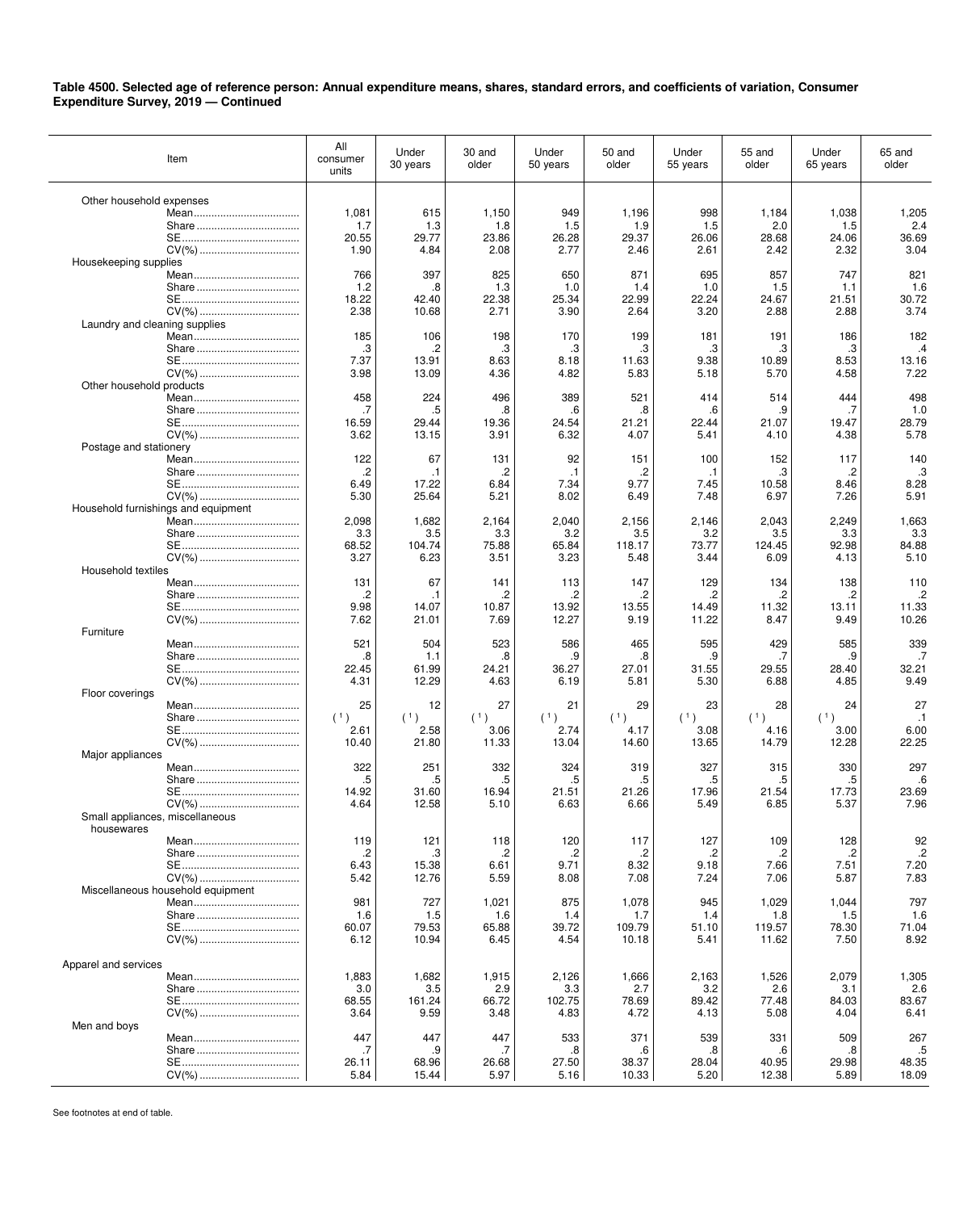| Item                                 | All<br>consumer<br>units | Under<br>30 years | 30 and<br>older   | Under<br>50 years | 50 and<br>older   | Under<br>55 years | 55 and<br>older   | Under<br>65 years | 65 and<br>older   |
|--------------------------------------|--------------------------|-------------------|-------------------|-------------------|-------------------|-------------------|-------------------|-------------------|-------------------|
|                                      |                          |                   |                   |                   |                   |                   |                   |                   |                   |
| Men, 16 and over                     | 348                      | 386               | 341               | 369               | 328               | 387               | 296               | 382               | 245               |
|                                      | .6                       | 8.                | .5                | .6                | .5                | .6                | .5                | .6                | $.5\,$            |
|                                      | 26.26                    | 69.59             | 26.72             | 26.65             | 37.59             | 28.04             | 40.22             | 30.41             | 48.15             |
| CV(%)<br>Boys, 2 to 15               | 7.56                     | 18.01             | 7.83              | 7.23              | 11.45             | 7.24              | 13.57             | 7.96              | 19.62             |
|                                      | 100                      | 60                | 106               | 165               | 43                | 152               | 35                | 127               | 22                |
|                                      | $\cdot$                  | $\cdot$ 1         | .2                | .3                | $\cdot$ 1         | $\cdot$           | $\cdot$ 1         | $\cdot$           | (1)               |
|                                      | 4.60                     | 9.59              | 5.14              | 9.64              | 3.92              | 8.37              | 4.13              | 6.52              | 3.14              |
|                                      | 4.61                     | 15.93             | 4.86              | 5.86              | 9.08              | 5.51              | 11.97             | 5.14              | 14.34             |
| Women and girls                      | 704                      | 448               | 745               | 725               | 686               | 773               | 616               | 749               | 571               |
|                                      | 1.1                      | .9                | 1.1               | 1.1               | 1.1               | 1.2               | 1.1               | 1.1               | 1.1               |
|                                      | 30.41                    | 72.34             | 33.59             | 50.22             | 33.08             | 43.79             | 36.12             | 36.93             | 40.32             |
|                                      | 4.32                     | 16.15             | 4.51              | 6.93              | 4.82              | 5.66              | 5.86              | 4.93              | 7.07              |
| Women, 16 and over                   | 602                      | 393               | 636               | 573               | 628               | 630               | 565               | 624               | 536               |
|                                      | 1.0                      | 8.                | 1.0               | .9                | 1.0               | .9                | 1.0               | .9                | 1.1               |
|                                      | 27.85                    | 69.61             | 30.64             | 47.07             | 31.62             | 40.66             | 35.36             | 33.39             | 41.83             |
|                                      | 4.63                     | 17.73             | 4.82              | 8.22              | 5.03              | 6.45              | 6.26              | 5.35              | 7.81              |
| Girls, 2 to 15                       |                          |                   |                   |                   |                   |                   |                   |                   |                   |
|                                      | 102<br>.2                | 55<br>$\cdot$ 1   | 110<br>.2         | 152<br>.2         | 58<br>$\cdot$ 1   | 143<br>.2         | 51<br>$\cdot$ 1   | 125<br>.2         | 35<br>$\cdot$ 1   |
|                                      | 7.34                     | 13.86             | 8.37              | 12.91             | 8.46              | 11.68             | 9.73              | 9.65              | 6.94              |
|                                      | 7.17                     | 24.99             | 7.63              | 8.49              | 14.60             | 8.18              | 19.12             | 7.70              | 19.87             |
| Children under 2                     |                          |                   |                   |                   |                   |                   |                   |                   |                   |
|                                      | 75                       | 133               | 66                | 116               | 39                | 103               | 40                | 90                | 33                |
|                                      | $\cdot$ 1<br>6.98        | .3<br>21.72       | $\cdot$ 1<br>7.26 | .2<br>11.47       | $\cdot$ 1<br>7.09 | .2<br>9.57        | $\cdot$ 1<br>8.18 | $\cdot$ 1<br>8.17 | $\cdot$ 1<br>9.84 |
| CV(%)                                | 9.25                     | 16.38             | 10.95             | 9.92              | 18.19             | 9.32              | 20.22             | 9.12              | 29.62             |
| Footwear                             |                          |                   |                   |                   |                   |                   |                   |                   |                   |
|                                      | 419                      | 405               | 421               | 503               | 342               | 498               | 317               | 473               | 255               |
|                                      | .7<br>26.70              | .9<br>75.73       | .6<br>25.52       | .8<br>41.73       | .6<br>28.34       | .7<br>37.74       | .5<br>27.61       | .7<br>33.20       | .5<br>29.53       |
|                                      | 6.38                     | 18.70             | 6.06              | 8.30              | 8.29              | 7.58              | 8.72              | 7.01              | 11.58             |
| Other apparel products and services  |                          |                   |                   |                   |                   |                   |                   |                   |                   |
|                                      | 237                      | 249               | 236               | 249               | 227               | 250               | 222               | 258               | 179               |
|                                      | .4                       | .5                | .4                | .4                | .4                | .4                | .4                | .4                | $\mathcal{A}$     |
|                                      | 15.94<br>6.72            | 39.47<br>15.82    | 15.93<br>6.76     | 25.14<br>10.09    | 19.16<br>8.43     | 22.03<br>8.83     | 22.42<br>10.08    | 20.07<br>7.78     | 19.27<br>10.76    |
|                                      |                          |                   |                   |                   |                   |                   |                   |                   |                   |
| Transportation                       |                          |                   |                   |                   |                   |                   |                   |                   |                   |
|                                      | 10,742                   | 9,407             | 10,938            | 11,527            | 10,065            | 12,061            | 9,109             | 11,890            | 7,492             |
|                                      | 17.0<br>194.05           | 19.8<br>610.50    | 16.7<br>207.37    | 17.8<br>364.66    | 16.3<br>212.20    | 18.0<br>334.14    | 15.6<br>212.94    | 17.6<br>262.22    | 14.9<br>290.13    |
|                                      | 1.81                     | 6.49              | 1.90              | 3.16              | 2.11              | 2.77              | 2.34              | 2.21              | 3.87              |
| Vehicle purchases (net outlay)       |                          |                   |                   |                   |                   |                   |                   |                   |                   |
|                                      | 4,394                    | 4,078             | 4,440             | 4,784             | 4,057             | 5,097             | 3,523             | 4,959             | 2,792             |
|                                      | 7.0<br>187.79            | 8.6<br>557.52     | 6.8<br>198.51     | 7.4<br>329.54     | 6.6<br>182.94     | 7.6<br>316.64     | 6.0<br>158.57     | 7.3<br>258.43     | 5.6<br>233.84     |
|                                      | 4.27                     | 13.67             | 4.47              | 6.89              | 4.51              | 6.21              | 4.50              | 5.21              | 8.38              |
| Cars and trucks, new                 |                          |                   |                   |                   |                   |                   |                   |                   |                   |
|                                      | 1,960                    | 1,461             | 2,033             | 1,868             | 2,039             | 2,096             | 1,790             | 2,060             | 1,677             |
|                                      | 3.1                      | 3.1               | 3.1               | 2.9               | 3.3               | 3.1               | 3.1               | 3.1               | 3.3               |
|                                      | 108.02<br>5.51           | 424.84<br>29.07   | 124.75<br>6.14    | 187.49<br>10.04   | 169.56<br>8.32    | 174.45<br>8.32    | 150.59<br>8.41    | 155.36<br>7.54    | 224.85<br>13.41   |
| Cars and trucks, used                |                          |                   |                   |                   |                   |                   |                   |                   |                   |
|                                      | 2,375                    | 2,564             | 2,347             | 2,845             | 1,970             | 2,928             | 1,690             | 2,836             | 1,068             |
|                                      | 3.8                      | 5.4               | 3.6               | 4.4               | 3.2               | 4.4               | 2.9               | 4.2               | 2.1               |
|                                      | 130.12<br>5.48           | 257.46<br>10.04   | 137.00<br>5.84    | 229.97<br>8.08    | 138.56<br>7.03    | 218.50<br>7.46    | 129.10<br>7.64    | 177.77<br>6.27    | 138.08<br>12.92   |
| Other vehicles                       |                          |                   |                   |                   |                   |                   |                   |                   |                   |
|                                      | 59                       | 52                | 60                | 71                | 48                | 72                | 42                | 63                | 46                |
|                                      | $\cdot$ 1                | $\cdot$ 1         | $\cdot$ 1         | $\cdot$ 1         | $\cdot$ 1         | $\cdot$ 1         | $\cdot$ 1         | $\cdot$ 1         | $\cdot$ 1         |
|                                      | 14.52                    | 21.96             | 16.30             | 20.26             | 22.09             | 19.38             | 23.56             | 14.34             | 39.17             |
| Gasoline, other fuels, and motor oil | 24.68                    | 42.30             | 27.24             | 28.56             | 45.69             | 26.85             | 55.71             | 22.67             | 84.69             |
|                                      | 2,094                    | 1,825             | 2,134             | 2,334             | 1,887             | 2,381             | 1,739             | 2,345             | 1,383             |
|                                      | 3.3                      | 3.8               | 3.3               | 3.6               | 3.1               | 3.6               | 3.0               | 3.5               | 2.8               |
|                                      | 21.44                    | 45.19             | 22.70             | 28.60             | 26.83             | 28.05             | 27.82             | 25.76             | 25.74             |
|                                      | 1.02                     | 2.48              | 1.06              | 1.23              | 1.42              | 1.18              | 1.60              | 1.10              | 1.86              |
| Other vehicle expenses               | 3,474                    | 2,843             | 3,567             | 3,635             | 3,335             | 3,780             | 3,095             | 3,765             | 2,649             |
|                                      |                          |                   |                   |                   |                   |                   |                   |                   |                   |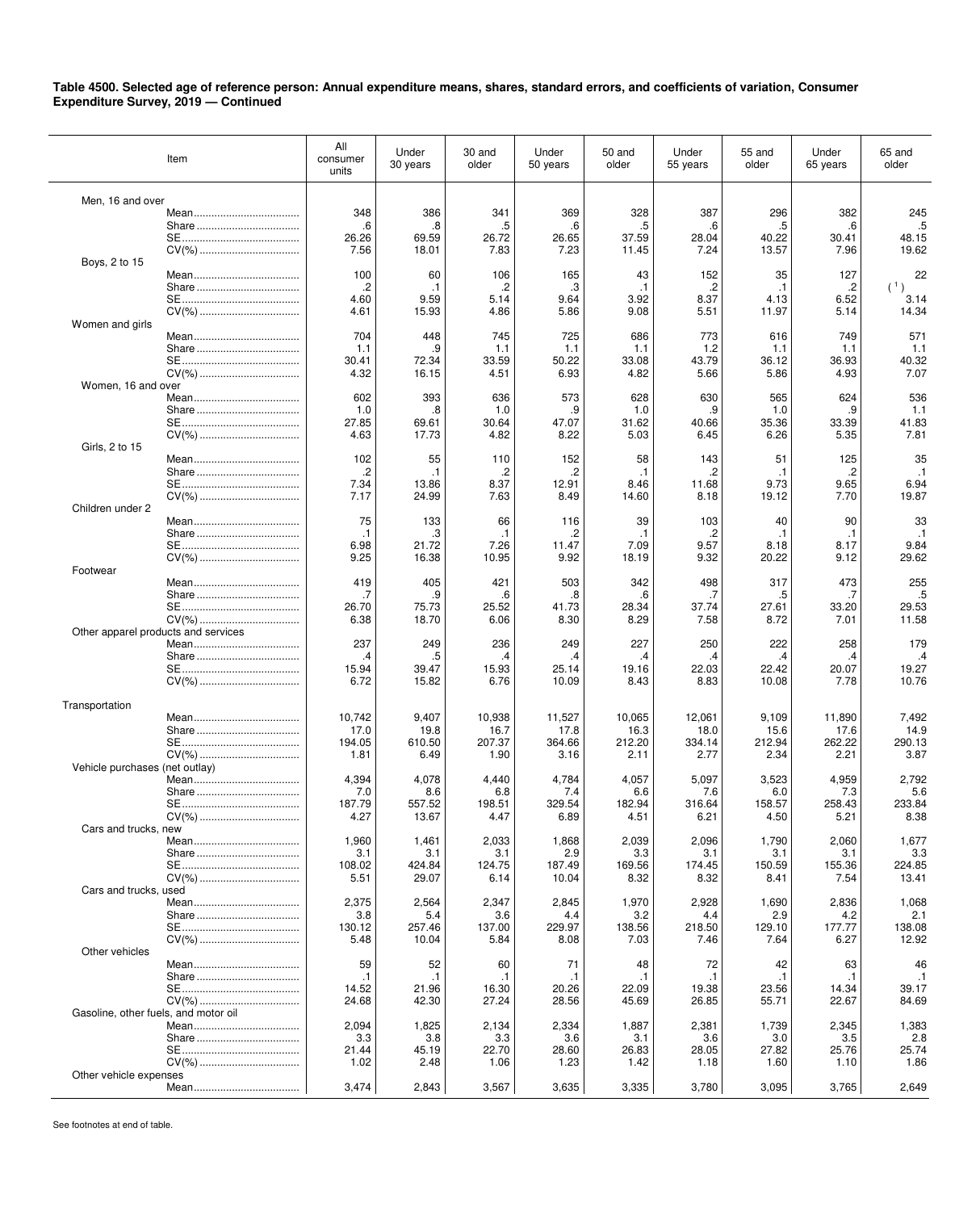| Item                                        | All<br>consumer<br>units | Under<br>30 years | 30 and<br>older | Under<br>50 years | 50 and<br>older | Under<br>55 years | 55 and<br>older | Under<br>65 years | 65 and<br>older |
|---------------------------------------------|--------------------------|-------------------|-----------------|-------------------|-----------------|-------------------|-----------------|-------------------|-----------------|
| Other vehicle expenses                      |                          |                   |                 |                   |                 |                   |                 |                   |                 |
|                                             | 5.5                      | 6.0               | 5.5             | 5.6               | 5.4             | 5.7               | 5.3             | 5.6               | 5.3             |
|                                             | 40.91                    | 106.68            | 42.50           | 65.11             | 53.06           | 56.98             | 57.82           | 45.90             | 62.47           |
|                                             | 1.18                     | 3.75              | 1.19            | 1.79              | 1.59            | 1.51              | 1.87            | 1.22              | 2.36            |
| Vehicle finance charges                     | 252                      | 231               | 255             | 303               | 207             | 305               | 186             | 292               | 137             |
|                                             | .4                       | .5                | .4              | .5                | .3              | .5                | .3              | .4                | .3              |
|                                             | 6.87                     | 12.56             | 7.61            | 10.37             | 8.60            | 10.03             | 8.58            | 8.45              | 10.34           |
|                                             | 2.73                     | 5.43              | 2.99            | 3.42              | 4.15            | 3.29              | 4.62            | 2.89              | 7.53            |
| Maintenance and repairs                     |                          |                   |                 |                   |                 |                   |                 |                   |                 |
|                                             | 887<br>1.4               | 683<br>1.4        | 917<br>1.4      | 878<br>1.4        | 894<br>1.5      | 917<br>1.4        | 849<br>1.5      | 940               | 735<br>1.5      |
|                                             | 19.09                    | 57.81             | 19.14           | 31.22             | 22.90           | 27.97             | 26.08           | 1.4<br>22.62      | 25.94           |
|                                             | 2.15                     | 8.47              | 2.09            | 3.56              | 2.56            | 3.05              | 3.07            | 2.41              | 3.53            |
| Vehicle rental, leases, licenses, and other |                          |                   |                 |                   |                 |                   |                 |                   |                 |
| charges                                     |                          |                   |                 |                   |                 |                   |                 |                   |                 |
|                                             | 790                      | 590               | 820             | 835               | 752             | 877               | 684             | 859               | 597             |
|                                             | 1.3<br>25.51             | 1.2<br>47.74      | 1.3<br>28.55    | 1.3<br>40.97      | 1.2<br>32.01    | 1.3<br>38.26      | 1.2<br>34.46    | 1.3<br>29.97      | 1.2<br>39.45    |
|                                             | 3.23                     | 8.09              | 3.48            | 4.91              | 4.25            | 4.36              | 5.04            | 3.49              | 6.60            |
| Vehicle insurance                           |                          |                   |                 |                   |                 |                   |                 |                   |                 |
|                                             | 1,545                    | 1,340             | 1,575           | 1,619             | 1,482           | 1,681             | 1,377           | 1,674             | 1,180           |
|                                             | 2.5                      | 2.8               | 2.4             | 2.5               | 2.4             | 2.5               | 2.4             | 2.5               | 2.3             |
|                                             | 18.67                    | 54.89             | 18.11           | 26.90             | 23.97           | 23.04             | 24.80           | 21.85             | 25.84           |
| Public and other transportation             | 1.21                     | 4.10              | 1.15            | 1.66              | 1.62            | 1.37              | 1.80            | 1.31              | 2.19            |
|                                             | 781                      | 661               | 797             | 774               | 786             | 803               | 752             | 820               | 668             |
|                                             | 1.2                      | 1.4               | 1.2             | 1.2               | 1.3             | 1.2               | 1.3             | 1.2               | 1.3             |
|                                             | 29.43                    | 68.76             | 29.63           | 26.56             | 42.94           | 29.04             | 45.92           | 26.25             | 67.46           |
|                                             | 3.77                     | 10.40             | 3.72            | 3.43              | 5.46            | 3.61              | 6.11            | 3.20              | 10.10           |
| Healthcare                                  |                          |                   |                 |                   |                 |                   |                 |                   |                 |
|                                             | 5,193                    | 2,175             | 5,637           | 3,920             | 6,295           | 4,166             | 6,469           | 4,616             | 6,833           |
|                                             | 8.2                      | 4.6               | 8.6             | 6.1               | 10.2            | 6.2               | 11.1            | 6.8               | 13.6            |
|                                             | 69.98                    | 73.84             | 82.44           | 80.30             | 91.07           | 76.15             | 90.61           | 80.45             | 138.53          |
|                                             | 1.35                     | 3.40              | 1.46            | 2.05              | 1.45            | 1.83              | 1.40            | 1.74              | 2.03            |
| Health insurance                            |                          |                   |                 |                   |                 |                   |                 |                   |                 |
|                                             | 3,529<br>5.6             | 1,480<br>3.1      | 3,829<br>5.9    | 2,672<br>4.1      | 4,269<br>6.9    | 2,842<br>4.3      | 4,380<br>7.5    | 3,099<br>4.6      | 4,748<br>9.5    |
|                                             | 46.74                    | 57.42             | 52.38           | 57.84             | 63.10           | 54.69             | 63.45           | 54.44             | 72.04           |
|                                             | 1.32                     | 3.88              | 1.37            | 2.16              | 1.48            | 1.92              | 1.45            | 1.76              | 1.52            |
| Medical services                            |                          |                   |                 |                   |                 |                   |                 |                   |                 |
|                                             | 984                      | 466               | 1,060           | 821               | 1,125           | 853               | 1,146           | 960               | 1,054           |
|                                             | 1.6<br>36.70             | 1.0<br>70.76      | 1.6<br>41.79    | 1.3<br>37.79      | 1.8<br>57.29    | 1.3<br>39.88      | 2.0<br>59.17    | 1.4<br>40.95      | 2.1<br>87.14    |
|                                             | 3.73                     | 15.18             | 3.94            | 4.61              | 5.09            | 4.67              | 5.16            | 4.27              | 8.27            |
| Drugs                                       |                          |                   |                 |                   |                 |                   |                 |                   |                 |
|                                             | 486                      | 151               | 537             | 302               | 647             | 329               | 683             | 399               | 737             |
|                                             | .8                       | .3                | .8              | .5                | 1.0             | .5                | 1.2             | .6                | 1.5             |
|                                             | 13.92<br>2.86            | 13.11<br>8.70     | 16.00<br>2.98   | 17.03<br>5.63     | 23.03<br>3.56   | 16.54<br>5.03     | 26.03<br>3.81   | 14.26<br>3.58     | 29.40<br>3.99   |
| Medical supplies                            |                          |                   |                 |                   |                 |                   |                 |                   |                 |
|                                             | 194                      | 78                | 211             | 125               | 253             | 141               | 259             | 159               | 293             |
|                                             | .3                       | .2                | .3              | .2                | .4              | .2                | .4              | .2                | .6              |
|                                             | 12.17                    | 7.67              | 13.91           | 8.62              | 21.57           | 9.63              | 26.31           | 8.59              | 42.11           |
| CV(%)                                       | 6.28                     | 9.84              | 6.59            | 6.88              | 8.52            | 6.82              | 10.15           | 5.41              | 14.35           |
| Entertainment                               |                          |                   |                 |                   |                 |                   |                 |                   |                 |
|                                             | 3,090                    | 1,827             | 3,282           | 3,010             | 3,162           | 3,118             | 3,057           | 3,333             | 2,381           |
|                                             | 4.9                      | 3.8               | 5.0             | 4.7               | 5.1             | 4.7               | 5.2             | 4.9               | 4.7             |
|                                             | 129.46                   | 72.70             | 149.37          | 85.51             | 231.39          | 82.64             | 276.40          | 175.86            | 72.95           |
| Fees and admissions                         | 4.19                     | 3.98              | 4.55            | 2.84              | 7.32            | 2.65              | 9.04            | 5.28              | 3.06            |
|                                             | 880                      | 490               | 940             | 918               | 850             | 918               | 836             | 1,014             | 489             |
|                                             | 1.4                      | 1.0               | 1.4             | 1.4               | 1.4             | 1.4               | 1.4             | 1.5               | 1.0             |
|                                             | 124.68                   | 34.19             | 146.45          | 48.38             | 232.04          | 45.51             | 278.60          | 169.98            | 42.27           |
|                                             | 14.17                    | 6.97              | 15.58           | 5.27              | 27.30           | 4.96              | 33.32           | 16.77             | 8.64            |
| Audio and visual equipment and services     | 1,000                    | 647               |                 | 921               |                 | 970               | 1,036           | 994               |                 |
|                                             | 1.6                      | 1.4               | 1,052<br>1.6    | 1.4               | 1,067<br>1.7    | 1.5               | 1.8             | 1.5               | 1,014<br>2.0    |
|                                             | 16.12                    | 36.42             | 16.72           | 27.13             | 19.22           | 24.76             | 15.29           | 20.49             | 22.44           |
| CV(%)                                       | 1.61                     | 5.63              | 1.59            | 2.95              | 1.80            | 2.55              | 1.48            | 2.06              | 2.21            |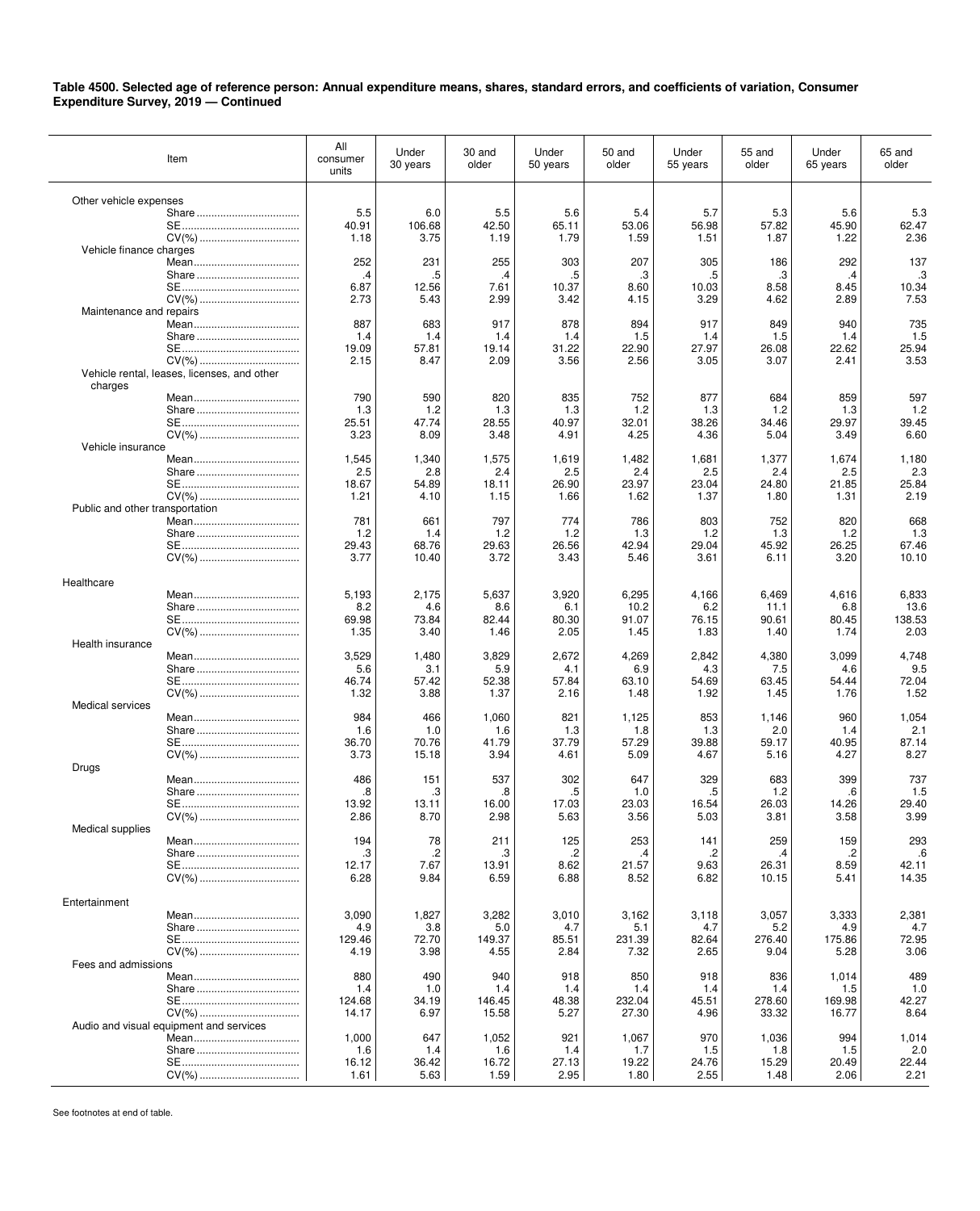|                                       | Item                                     | All<br>consumer<br>units | Under<br>30 years | 30 and<br>older | Under<br>50 years | 50 and<br>older | Under<br>55 years | 55 and<br>older | Under<br>65 years | 65 and<br>older |
|---------------------------------------|------------------------------------------|--------------------------|-------------------|-----------------|-------------------|-----------------|-------------------|-----------------|-------------------|-----------------|
| Pets, toys, hobbies, and playground   |                                          |                          |                   |                 |                   |                 |                   |                 |                   |                 |
| equipment                             |                                          | 821                      | 515               | 870             | 786               | 853             | 834               | 805             | 872               | 670             |
|                                       | Share                                    | 1.3                      | 1.1               | 1.3             | 1.2               | 1.4             | 1.2               | 1.4             | 1.3               | 1.3             |
|                                       |                                          | 40.20                    | 54.99             | 47.24           | 45.84             | 48.74           | 48.70             | 55.01           | 47.75             | 44.41           |
|                                       | CV(%)                                    | 4.90                     | 10.68             | 5.43            | 5.83              | 5.71            | 5.84              | 6.83            | 5.47              | 6.62            |
| Pets                                  |                                          |                          |                   |                 |                   |                 |                   |                 |                   |                 |
|                                       |                                          | 681                      | 430               | 721             | 612               | 744             | 671               | 695             | 721               | 563             |
|                                       |                                          | 1.1                      | .9                | 1.1             | .9                | 1.2             | 1.0               | 1.2             | 1.1               | 1.1             |
|                                       |                                          | 40.29                    | 55.20             | 46.61           | 45.06             | 48.35           | 49.23             | 52.46           | 49.82             | 38.34           |
|                                       | CV(%)                                    | 5.92                     | 12.83             | 6.47            | 7.37              | 6.50            | 7.34              | 7.55            | 6.91              | 6.81            |
|                                       | Toys, hobbies, and playground equipment  | 140                      | 84                | 149             | 174               | 109             | 163               | 111             | 151               | 107             |
|                                       |                                          | .2                       | $\cdot$           | .2              | .3                | $\cdot$         | .2                | .2              | .2                | .2              |
|                                       |                                          | 11.00                    | 13.83             | 12.13           | 17.24             | 11.13           | 14.77             | 12.27           | 12.52             | 17.18           |
|                                       |                                          | 7.85                     | 16.36             | 8.14            | 9.89              | 10.21           | 9.05              | 11.10           | 8.29              | 16.00           |
|                                       | Other entertainment supplies, equipment, |                          |                   |                 |                   |                 |                   |                 |                   |                 |
| and services                          |                                          |                          |                   |                 |                   |                 |                   |                 |                   |                 |
|                                       |                                          | 389                      | 176               | 421             | 384               | 392             | 396               | 379             | 453               | 206             |
|                                       |                                          | .6                       | .4                | .6              | .6                | .6              | .6                | .6              | .7                | $\cdot$         |
|                                       |                                          | 34.23<br>8.80            | 22.23<br>12.66    | 39.26<br>9.32   | 53.18<br>13.85    | 58.54<br>14.93  | 47.87<br>12.09    | 68.90<br>18.19  | 41.93<br>9.27     | 31.26<br>15.14  |
|                                       | CV(%)                                    |                          |                   |                 |                   |                 |                   |                 |                   |                 |
| Personal care products and services   |                                          |                          |                   |                 |                   |                 |                   |                 |                   |                 |
|                                       |                                          | 786                      | 529               | 826             | 772               | 799             | 803               | 765             | 811               | 715             |
|                                       |                                          | 1.2                      | 1.1               | 1.3             | 1.2               | 1.3             | 1.2               | 1.3             | 1.2               | 1.4             |
|                                       |                                          | 13.84                    | 26.32             | 16.36           | 23.34             | 15.18           | 19.31             | 21.58           | 18.39             | 21.00           |
|                                       | CV(%)                                    | 1.76                     | 4.98              | 1.98            | 3.02              | 1.90            | 2.40              | 2.82            | 2.27              | 2.94            |
|                                       |                                          |                          |                   |                 |                   |                 |                   |                 |                   |                 |
| Reading                               |                                          | 92                       | 47                | 99              | 66                | 116             | 70                | 120             | 77                | 138             |
|                                       |                                          | $\cdot$ 1                | $\cdot$ 1         | .2              | $\cdot$ 1         | .2              | $\cdot$ 1         | .2              | $\cdot$ 1         | .3              |
|                                       |                                          | 6.47                     | 6.41              | 7.24            | 5.26              | 10.60           | 5.93              | 11.13           | 5.23              | 16.18           |
|                                       |                                          | 7.03                     | 13.76             | 7.29            | 7.99              | 9.14            | 8.44              | 9.26            | 6.80              | 11.76           |
|                                       |                                          |                          |                   |                 |                   |                 |                   |                 |                   |                 |
| Education                             |                                          |                          |                   |                 |                   |                 |                   |                 |                   |                 |
|                                       |                                          | 1,443                    | 2,277             | 1,321           | 1,583             | 1,323           | 1,845             | 945             | 1,829             | 349             |
|                                       |                                          | 2.3<br>85.62             | 4.8<br>399.57     | 2.0<br>73.16    | 2.4<br>138.16     | 2.1<br>104.16   | 2.8<br>150.28     | 1.6<br>97.01    | 2.7<br>117.43     | .7<br>89.03     |
|                                       | CV(%)                                    | 5.93                     | 17.54             | 5.54            | 8.73              | 7.88            | 8.14              | 10.27           | 6.42              | 25.51           |
|                                       |                                          |                          |                   |                 |                   |                 |                   |                 |                   |                 |
| Tobacco products and smoking supplies |                                          |                          |                   |                 |                   |                 |                   |                 |                   |                 |
|                                       |                                          | 320                      | 262               | 328             | 338               | 305             | 341               | 294             | 356               | 219             |
|                                       |                                          | .5                       | .6                | .5              | .5                | .5              | .5                | .5              | .5                | $\mathcal{A}$   |
|                                       |                                          | 11.43<br>3.57            | 27.89<br>10.63    | 11.41<br>3.47   | 17.85<br>5.28     | 15.45<br>5.07   | 16.52<br>4.84     | 16.83<br>5.73   | 14.47<br>4.07     | 15.94<br>7.29   |
|                                       |                                          |                          |                   |                 |                   |                 |                   |                 |                   |                 |
| Miscellaneous                         |                                          |                          |                   |                 |                   |                 |                   |                 |                   |                 |
|                                       |                                          | 899                      | 571               | 947             | 825               | 964             | 848               | 963             | 930               | 811             |
|                                       |                                          | 1.4                      | 1.2               | 1.4             | 1.3               | 1.6             | 1.3               | 1.7             | 1.4               | 1.6             |
|                                       |                                          | 42.52                    | 123.69            | 40.42           | 54.26             | 55.39           | 53.12             | 52.34           | 48.09             | 52.50           |
|                                       |                                          | 4.73                     | 21.68             | 4.27            | 6.58              | 5.75            | 6.26              | 5.44            | 5.17              | 6.48            |
| Cash contributions                    |                                          |                          |                   |                 |                   |                 |                   |                 |                   |                 |
|                                       |                                          | 1,995                    | 531               | 2,209           | 1,449             | 2,466           | 1,600             | 2,484           | 1,794             | 2,564           |
|                                       |                                          | 3.2                      | 1.1               | 3.4             | 2.2               | 4.0             | 2.4               | 4.3             | 2.7               | 5.1             |
|                                       |                                          | 109.43                   | 65.30             | 123.24          | 126.42            | 152.37          | 120.46            | 172.29          | 103.47            | 264.74          |
|                                       |                                          | 5.48                     | 12.29             | 5.58            | 8.72              | 6.18            | 7.53              | 6.93            | 5.77              | 10.32           |
|                                       |                                          |                          |                   |                 |                   |                 |                   |                 |                   |                 |
| Personal insurance and pensions       |                                          | 7,165                    | 5,004             | 7,481           | 8,176             | 6,292           | 8,518             | 5,488           | 8,690             | 2,843           |
|                                       |                                          | 11.4                     | 10.5              | 11.4            | 12.7              | 10.2            | 12.7              | 9.4             | 12.9              | 5.7             |
|                                       |                                          | 131.08                   | 193.88            | 144.31          | 170.55            | 139.92          | 161.14            | 170.02          | 163.99            | 161.67          |
|                                       |                                          | 1.83                     | 3.87              | 1.93            | 2.09              | 2.22            | 1.89              | 3.10            | 1.89              | 5.69            |
| Life and other personal insurance     |                                          |                          |                   |                 |                   |                 |                   |                 |                   |                 |
|                                       |                                          | 520                      | 149               | 574             | 384               | 636             | 425               | 636             | 518               | 523             |
|                                       |                                          | .8                       | .3                | .9              | .6                | 1.0             | .6                | 1.1             | .8                | 1.0             |
|                                       |                                          | 21.59                    | 24.72             | 24.26           | 23.73             | 31.56           | 21.66             | 35.18           | 26.50             | 29.96           |
| Pensions and Social Security          |                                          | 4.16                     | 16.55             | 4.23            | 6.17              | 4.96            | 5.09              | 5.53            | 5.11              | 5.72            |
|                                       |                                          | 6,645                    | 4,855             | 6,907           | 7,792             | 5,656           | 8,093             | 4,852           | 8,172             | 2,320           |
|                                       |                                          | 10.5                     | 10.2              | 10.6            | 12.1              | 9.2             | 12.1              | 8.3             | 12.1              | 4.6             |
|                                       |                                          | 124.80                   | 189.97            | 138.12          | 159.23            | 136.77          | 153.06            | 164.17          | 156.60            | 156.04          |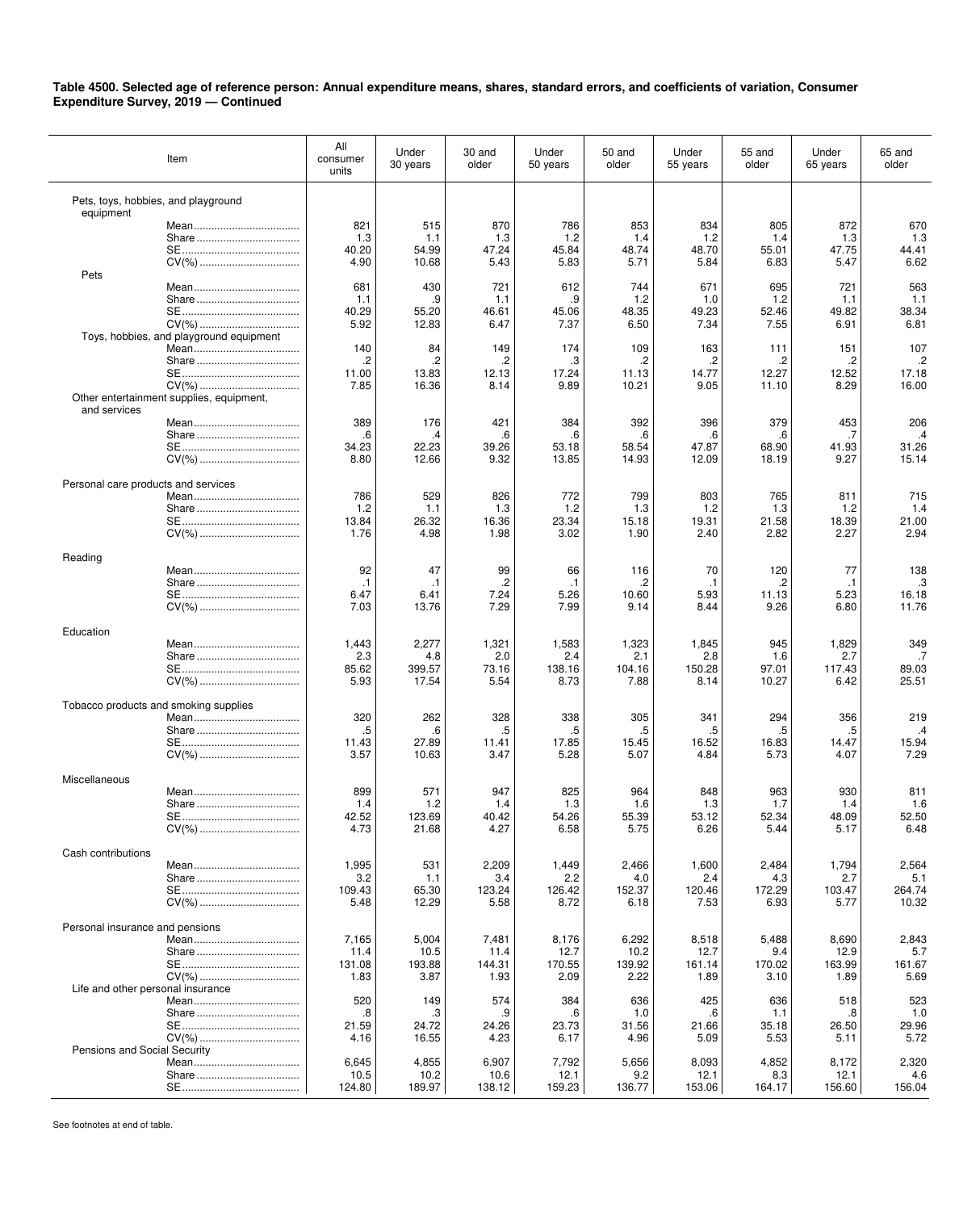| Item                                                         | All<br>consumer<br>units | Under<br>30 years    | 30 and<br>older      | Under<br>50 years    | 50 and<br>older      | Under<br>55 years    | 55 and<br>older      | Under<br>65 years    | 65 and<br>older      |
|--------------------------------------------------------------|--------------------------|----------------------|----------------------|----------------------|----------------------|----------------------|----------------------|----------------------|----------------------|
| Pensions and Social Security                                 | 1.88                     | 3.91                 | 2.00                 | 2.04                 | 2.42                 | 1.89                 | 3.38                 | 1.92                 | 6.73                 |
| Sources of income and personal taxes:                        |                          |                      |                      |                      |                      |                      |                      |                      |                      |
| Money income before taxes                                    |                          |                      |                      |                      |                      |                      |                      |                      |                      |
|                                                              | \$82,852<br>1,973.48     | \$53,655<br>1,706.56 | \$87,123<br>2,242.54 | \$86,546<br>1,371.47 | \$79,665<br>2,956.06 | \$90,051<br>1,266.58 | \$73,933<br>3.619.82 | \$92,453<br>2.474.31 | \$55,656<br>2,820.97 |
| Wages and salaries                                           | 2.38                     | 3.18                 | 2.57                 | 1.58                 | 3.71                 | 1.41                 | 4.90                 | 2.68                 | 5.07                 |
|                                                              | 64,708                   | 49,676               | 66,907               | 78,381               | 52,913               | 81,127               | 44,369               | 81,055               | 18,405               |
|                                                              | 78.1<br>1,803.94         | 92.6<br>1,659.23     | 76.8<br>2,040.61     | 90.6<br>1,364.12     | 66.4<br>2,639.41     | 90.1<br>1,207.97     | 60.0<br>3,281.14     | 87.7<br>2,376.97     | 33.1<br>1,063.68     |
|                                                              | 2.79                     | 3.34                 | 3.05                 | 1.74                 | 4.99                 | 1.49                 | 7.40                 | 2.93                 | 5.78                 |
| Self-employment income                                       | 5,947                    | 1,817                | 6,551                | 5,226                | 6,569                | 5,538                | 6,453                | 6,147                | 5,379                |
|                                                              | 7.2<br>640.92            | 3.4<br>385.56        | 7.5<br>746.19        | 6.0<br>456.00        | 8.2<br>1,097.41      | 6.1<br>440.69        | 8.7<br>1,294.42      | 6.6<br>421.54        | 9.7<br>2,146.08      |
|                                                              | 10.78                    | 21.22                | 11.39                | 8.73                 | 16.71                | 7.96                 | 20.06                | 6.86                 | 39.90                |
| Social Security, private and government<br>retirement        |                          |                      |                      |                      |                      |                      |                      |                      |                      |
|                                                              | 8,902                    | 420                  | 10,143               | 849                  | 15,849               | 1,161                | 18,491               | 2,740                | 26,355<br>47.4       |
|                                                              | 10.7<br>208.14           | .8<br>100.02         | 11.6<br>247.15       | 1.0<br>71.03         | 19.9<br>399.61       | 1.3<br>81.71         | 25.0<br>482.76       | 3.0<br>124.89        | 718.00               |
| Interest, dividends, rental income, other                    | 2.34                     | 23.80                | 2.44                 | 8.36                 | 2.52                 | 7.04                 | 2.61                 | 4.56                 | 2.72                 |
| property income                                              |                          |                      |                      |                      |                      |                      |                      |                      |                      |
|                                                              | 1,962<br>2.4             | 312<br>.6            | 2,203<br>2.5         | 639<br>.7            | 3,103<br>3.9         | 767<br>.9            | 3,441<br>4.7         | 1,047<br>1.1         | 4,552<br>8.2         |
|                                                              | 199.07                   | 103.37               | 231.13               | 77.11                | 371.68               | 106.81               | 428.38               | 101.18               | 676.79               |
| Public assistance, Supplemental Security                     | 10.15                    | 33.17                | 10.49                | 12.06                | 11.98                | 13.92                | 12.45                | 9.66                 | 14.87                |
| Income, Supplementary Nutrition<br>Assistance Program (SNAP) |                          |                      |                      |                      |                      |                      |                      |                      |                      |
|                                                              | 426                      | 428                  | 426                  | 466                  | 392                  | 482                  | 358                  | 487                  | 255                  |
|                                                              | .5<br>25.76              | .8<br>59.14          | .5<br>25.95          | .5<br>38.91          | .5<br>29.01          | .5<br>38.46          | .5<br>28.51          | .5<br>33.93          | .5<br>23.69          |
| CV(%)<br>Unemployment and workers' compensation,             | 6.04                     | 13.81                | 6.09                 | 8.35                 | 7.40                 | 7.99                 | 7.96                 | 6.97                 | 9.27                 |
| veterans' benefits, and regular                              |                          |                      |                      |                      |                      |                      |                      |                      |                      |
| contributions for support                                    | 562                      | 213                  | 613                  | 568                  | 557                  | 579                  | 541                  | 604                  | 442                  |
|                                                              | .7                       | .4                   | .7                   | .7                   | .7                   | .6                   | .7                   | .7                   | .8                   |
|                                                              | 77.21<br>13.74           | 46.55<br>21.90       | 88.33<br>14.41       | 145.87<br>25.70      | 62.01<br>11.13       | 129.58<br>22.39      | 67.03<br>12.38       | 101.84<br>16.85      | 63.27<br>14.33       |
| Other income                                                 | 345                      | 790                  | 280                  | 417                  | 282                  | 398                  | 278                  | 372                  | 267                  |
|                                                              | .4                       | 1.5                  | .3                   | .5                   | .4                   | .4                   | $\cdot$              | .4                   | .5                   |
|                                                              | 35.68<br>10.35           | 196.90<br>24.93      | 30.34<br>10.86       | 59.06<br>14.17       | 47.06<br>16.67       | 49.47<br>12.43       | 52.81<br>18.97       | 36.39<br>9.78        | 73.55<br>27.51       |
| Personal taxes (contains some imputed<br>values)             |                          |                      |                      |                      |                      |                      |                      |                      |                      |
|                                                              | 11,364                   | 4,823                | 12,321               | 10,751               | 11,893               | 11,654               | 11,006               | 13,184               | 6,211                |
|                                                              | 13.7<br>730.24           | 9.0<br>369.20        | 14.1<br>834.15       | 12.4<br>344.98       | 14.9<br>1,181.86     | 12.9<br>316.39       | 14.9<br>1,426.08     | 14.3<br>886.39       | 11.2<br>1,087.20     |
|                                                              | 6.43                     | 7.65                 | 6.77                 | 3.21                 | 9.94                 | 2.71                 | 12.96                | 6.72                 | 17.50                |
| Federal income taxes                                         | 8,831                    | 3,392                | 9,627                | 8,040                | 9,514                | 8,815                | 8,852                | 10,162               | 5,063                |
|                                                              | 10.7<br>627.45           | 6.3<br>265.09        | 11.0<br>719.96       | 9.3<br>276.76        | 11.9<br>1,030.99     | 9.8<br>241.71        | 12.0<br>1,254.51     | 11.0<br>776.02       | 9.1<br>919.54        |
|                                                              | 7.10                     | 7.81                 | 7.48                 | 3.44                 | 10.84                | 2.74                 | 14.17                | 7.64                 | 18.16                |
| State and local income taxes                                 | 2,470                    | 1,390                | 2,628                | 2,652                | 2,313                | 2,778                | 2,088                | 2,951                | 1,107                |
|                                                              | 3.0                      | 2.6                  | 3.0                  | 3.1                  | 2.9                  | 3.1                  | 2.8                  | 3.2                  | 2.0                  |
|                                                              | 132.55<br>5.37           | 130.51<br>9.39       | 144.83<br>5.51       | 117.14<br>4.42       | 179.28<br>7.75       | 121.97<br>4.39       | 199.48<br>9.55       | 154.04<br>5.22       | 174.38<br>15.75      |
| Other taxes                                                  | 63                       | 41                   | 67                   | 59                   | 67                   | 61                   | 66                   | 71                   | 42                   |
|                                                              | $\cdot$ 1                | $\cdot$ 1            | $\cdot$ 1            | $\cdot$ 1            | $\cdot$ 1            | $\cdot$ 1            | $\cdot$ 1            | .1                   | $\cdot$ 1            |
|                                                              | 14.43<br>22.80           | 15.00<br>36.26       | 15.81<br>23.78       | 16.77<br>28.27       | 18.68<br>28.00       | 15.22<br>25.02       | 19.96<br>30.09       | 17.76<br>25.03       | 8.32<br>20.02        |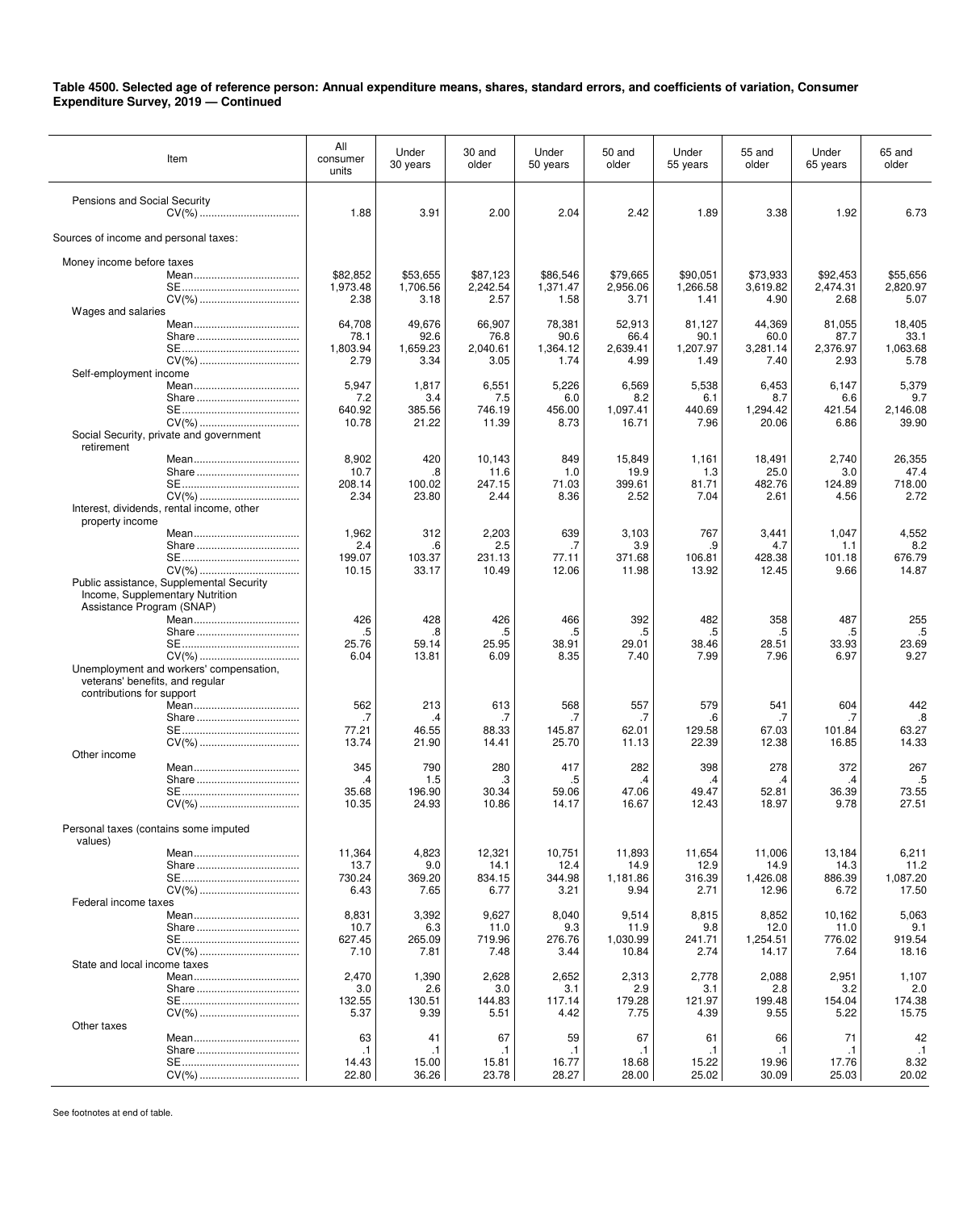| Item                                       | All<br>consumer<br>units | Under<br>30 years  | 30 and<br>older    | Under<br>50 years  | 50 and<br>older    | Under<br>55 years  | 55 and<br>older    | Under<br>65 years  | 65 and<br>older    |
|--------------------------------------------|--------------------------|--------------------|--------------------|--------------------|--------------------|--------------------|--------------------|--------------------|--------------------|
|                                            |                          |                    |                    |                    |                    |                    |                    |                    |                    |
| Income after taxes                         | 71,487                   | 48,832             | 74,801             | 75,795             | 67,771             | 78,398             | 62,927             | 79,269             | 49,445             |
|                                            | 86.3                     | 91.0               | 85.9               | 87.6               | 85.1               | 87.1               | 85.1               | 85.7               | 88.8               |
|                                            | 1,312.27                 | 1,424.02           | 1,486.95           | 1,073.08           | 1,876.66           | 1,005.03           | 2,303.41           | 1.658.86           | 1,861.08           |
|                                            | 1.84                     | 2.92               | 1.99               | 1.42               | 2.77               | 1.28               | 3.66               | 2.09               | 3.76               |
| Addenda:                                   |                          |                    |                    |                    |                    |                    |                    |                    |                    |
|                                            |                          |                    |                    |                    |                    |                    |                    |                    |                    |
| Net change in total assets and liabilities | \$10,971                 | \$3,056            | \$12.129           | \$9,118            | \$12,569           | \$10,704           | \$11,301           | \$9,286            | \$15,741           |
|                                            | 2,278.11                 | 2,449.30           | 2,546.85           | 3,431.37           | 2,539.89           | 3,093.93           | 2,762.96           | 2,716.43           | 3,302.41           |
|                                            | 20.77                    | 80.16              | 21.00              | 37.63              | 20.21              | 28.91              | 24.45              | 29.25              | 20.98              |
| Net change in total assets                 | 23,320                   |                    |                    | 28,862             |                    |                    |                    |                    |                    |
|                                            | 2,064.38                 | 19,499<br>2,990.27 | 23,879<br>2,309.29 | 3,155.34           | 18,540<br>2,238.33 | 28,616<br>2,938.71 | 16,761<br>2,487.06 | 24,911<br>2,495.43 | 18,814<br>3,373.27 |
|                                            | 8.85                     | 15.34              | 9.67               | 10.93              | 12.07              | 10.27              | 14.84              | 10.02              | 17.93              |
| Net change in total liabilities            |                          |                    |                    |                    |                    |                    |                    |                    |                    |
|                                            | 12,350<br>1,381.57       | 16,444<br>3,408.33 | 11,751<br>1,431.90 | 19,744<br>2,723.79 | 5,970<br>1,006.11  | 17,912<br>2,353.47 | 5,459<br>1,127.84  | 15,625<br>1,852.76 | 3,073<br>1,123.30  |
|                                            | 11.19                    | 20.73              | 12.19              | 13.80              | 16.85              | 13.14              | 20.66              | 11.86              | 36.56              |
|                                            |                          |                    |                    |                    |                    |                    |                    |                    |                    |
| Other financial information:               |                          |                    |                    |                    |                    |                    |                    |                    |                    |
| Other money receipts                       | 1,201                    | 606                | 1,288              | 656                | 1,671              | 659                | 1,873              | 1,063              | 1,594              |
|                                            | 391.13                   | 165.25             | 446.84             | 179.02             | 604.39             | 158.92             | 721.29             | 448.94             | 550.67             |
|                                            | 32.56                    | 27.27              | 34.68              | 27.27              | 36.16              | 24.10              | 38.52              | 42.25              | 34.54              |
| Mortgage principal paid on owned property  |                          |                    |                    |                    |                    |                    |                    |                    |                    |
|                                            | $-2,288$<br>54.74        | $-693$<br>60.47    | $-2,521$<br>62.17  | $-2,137$<br>63.42  | $-2,418$<br>82.87  | $-2,326$<br>57.23  | $-2,240$<br>101.42 | $-2,468$<br>50.97  | $-1,778$<br>168.94 |
|                                            | $-2.39$                  | $-8.72$            | $-2.47$            | $-2.97$            | $-3.43$            | $-2.46$            | $-4.53$            | $-2.07$            | $-9.50$            |
| Estimated market value of owned home       |                          |                    |                    |                    |                    |                    |                    |                    |                    |
|                                            | 204,174                  | 60,605             | 225,175            | 152,762            | 248,526            | 168,147            | 248,802            | 190,736            | 242,235            |
|                                            | 4,271.93<br>2.09         | 5,078.00<br>8.38   | 4,676.48<br>2.08   | 4,116.97<br>2.70   | 6,137.08<br>2.47   | 4,122.28<br>2.45   | 6,860.10<br>2.76   | 4,357.45<br>2.28   | 7,991.62<br>3.30   |
| Estimated monthly rental value of owned    |                          |                    |                    |                    |                    |                    |                    |                    |                    |
| home                                       |                          |                    |                    |                    |                    |                    |                    |                    |                    |
|                                            | 1,097                    | 373                | 1,202              | 852                | 1,308              | 930                | 1,303              | 1,028              | 1,290              |
|                                            | 11.77<br>1.07            | 21.58<br>5.79      | 12.76<br>1.06      | 11.88<br>1.39      | 19.78<br>1.51      | 12.13<br>1.30      | 21.53<br>1.65      | 11.47<br>1.12      | 30.52<br>2.37      |
|                                            |                          |                    |                    |                    |                    |                    |                    |                    |                    |
| Gifts of goods and services, total         |                          |                    |                    |                    |                    |                    |                    |                    |                    |
|                                            | 1,310<br>61.97           | 809<br>170.42      | 1,384<br>63.98     | 938<br>94.96       | 1,633<br>86.84     | 1,183<br>86.76     | 1,468<br>86.78     | 1,350<br>73.62     | 1,196<br>105.45    |
|                                            | 4.73                     | 21.08              | 4.62               | 10.12              | 5.32               | 7.33               | 5.91               | 5.45               | 8.82               |
| Food                                       |                          |                    |                    |                    |                    |                    |                    |                    |                    |
|                                            | 98                       | 39                 | 107                | 55                 | 137                | 84                 | 117                | 107                | 73                 |
|                                            | 10.44<br>10.62           | 12.72<br>33.03     | 11.45<br>10.66     | 6.31<br>11.49      | 18.13<br>13.27     | 10.35<br>12.36     | 14.90<br>12.74     | 13.44<br>12.53     | 8.14<br>11.08      |
| Alcoholic beverages                        |                          |                    |                    |                    |                    |                    |                    |                    |                    |
|                                            | 13                       | 2                  | 15                 | 10                 | 16                 | 13                 | 14                 | 11                 | 19                 |
|                                            | 2.05                     | 1.19               | 2.35               | 1.83               | 3.31               | 2.45               | 3.14               | 2.04               | 4.45               |
| Housing                                    | 15.50                    | 58.38              | 15.60              | 17.47              | 20.94              | 19.32              | 22.49              | 17.87              | 23.70              |
|                                            | 248                      | 152                | 262                | 184                | 305                | 230                | 272                | 251                | 242                |
|                                            | 14.84                    | 26.93              | 17.14              | 19.76              | 25.01              | 22.18              | 21.51              | 16.91              | 29.19              |
| Housekeeping supplies                      | 5.98                     | 17.67              | 6.53               | 10.76              | 8.21               | 9.65               | 7.92               | 6.75               | 12.05              |
|                                            | 28                       | 8                  | 31                 | 19                 | 37                 | 22                 | 36                 | 25                 | 38                 |
|                                            | 3.16                     | 2.70               | 3.68               | 3.81               | 5.09               | 3.94               | 4.70               | 3.08               | 6.43               |
|                                            | 11.31                    | 33.22              | 11.83              | 20.59              | 13.94              | 17.97              | 13.20              | 12.47              | 17.06              |
| Household textiles                         | 15                       | 5                  | 17                 | 12                 | 19                 | 13                 | 19                 | 15                 | 17                 |
|                                            | 3.21                     | 2.87               | 3.76               | 5.25               | 4.07               | 5.18               | 3.85               | 4.06               | 3.62               |
| CV(%)                                      | 20.91                    | 59.10              | 22.06              | 45.45              | 21.67              | 40.94              | 20.46              | 27.26              | 21.64              |
| Appliances and miscellaneous               |                          |                    |                    |                    |                    |                    |                    |                    |                    |
| housewares                                 | 23                       | 18                 | 24                 | 20                 | 25                 | 22                 | 24                 | 22                 | 25                 |
|                                            | 2.00                     | 6.66               | 2.37               | 3.46               | 2.87               | 3.27               | 3.07               | 2.79               | 4.83               |
|                                            | 8.68                     | 36.19              | 10.01              | 17.14              | 11.34              | 14.83              | 12.72              | 12.47              | 19.65              |
| Major appliances                           | 9                        | 1                  | 10                 | 4                  | 13                 | 7                  | 11                 | 7                  | 13                 |
|                                            | 1.63                     | .98                | 1.88               | 1.38               | 2.44               | 2.36               | 2.04               | 1.91               | 3.07               |
| CV(%)                                      | 18.64                    | 82.72              | 19.08              | 31.18              | 19.56              | 33.97              | 18.60              | 25.76              | 24.50              |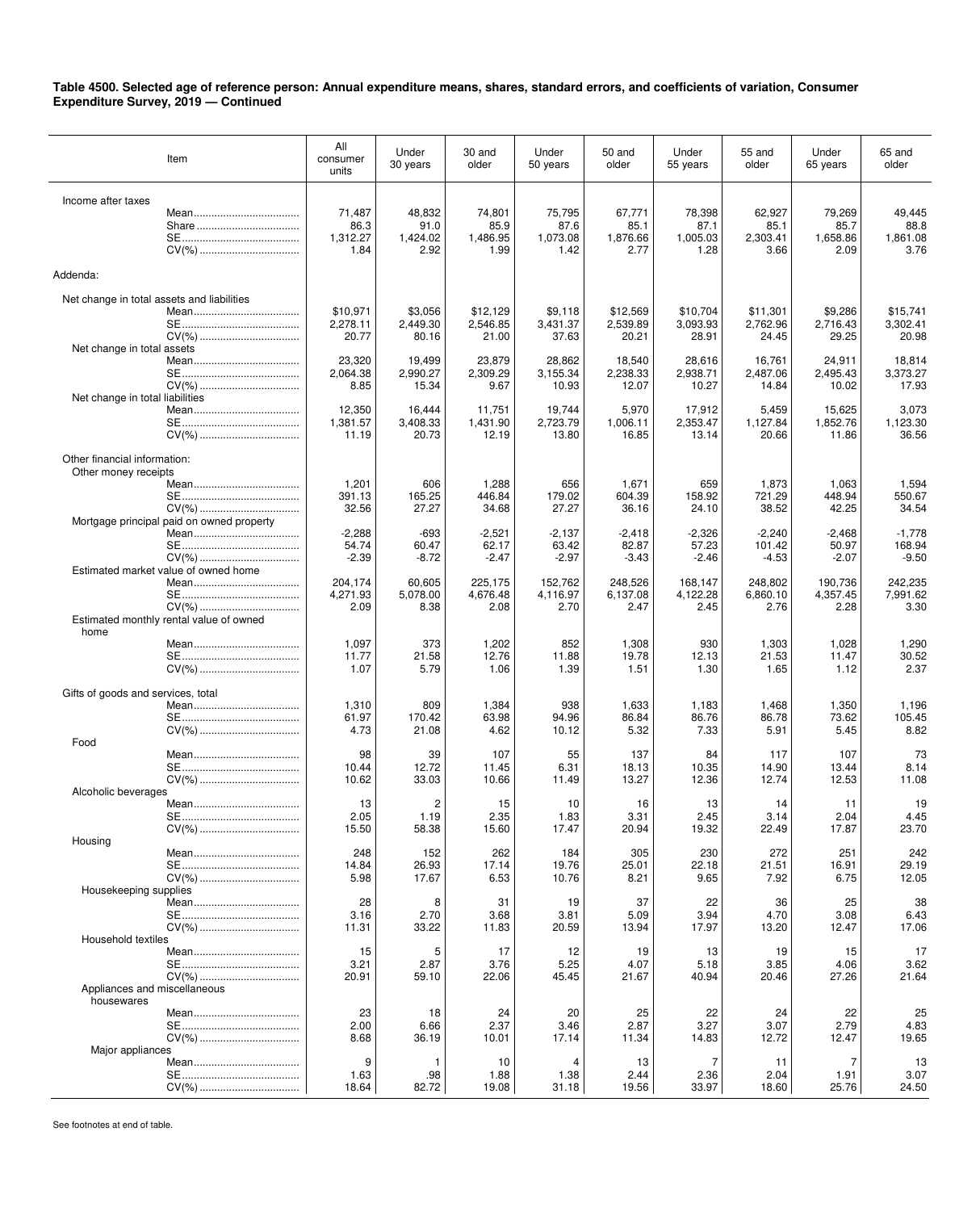| Item                                             | All<br>consumer<br>units | Under<br>30 years | 30 and<br>older | Under<br>50 years | 50 and<br>older | Under<br>55 years | 55 and<br>older | Under<br>65 years | 65 and<br>older |
|--------------------------------------------------|--------------------------|-------------------|-----------------|-------------------|-----------------|-------------------|-----------------|-------------------|-----------------|
| Small appliances and miscellaneous<br>housewares |                          |                   |                 |                   |                 |                   |                 |                   |                 |
|                                                  | 14                       | 17                | 14              | 16                | 13              | 15                | 13              | 15                | 12              |
|                                                  | 1.87                     | 6.64              | 1.86            | 3.45              | 2.17            | 3.05              | 2.56            | 2.57              | 3.78            |
| CV(%)                                            | 13.10                    | 38.54             | 13.51           | 21.89             | 16.90           | 20.23             | 19.45           | 17.15             | 31.41           |
| Miscellaneous household equipment                |                          |                   |                 |                   |                 |                   |                 |                   |                 |
|                                                  | 47                       | 44                | 47              | 35                | 58              | 38                | 58              | 45                | 54              |
|                                                  | 5.07                     | 13.57             | 5.88            | 4.98              | 9.08            | 4.58              | 10.07           | 4.49              | 15.38           |
|                                                  | 10.77                    | 30.77             | 12.40           | 14.26             | 15.68           | 11.99             | 17.25           | 10.05             | 28.27           |
| Other housing                                    |                          |                   |                 |                   |                 |                   |                 |                   |                 |
|                                                  | 135                      | 77                | 143             | 99                | 166             | 135               | 135             | 144               | 109             |
|                                                  | 12.44<br>9.23            | 24.09<br>31.31    | 13.69<br>9.55   | 17.12<br>17.37    | 19.35<br>11.65  | 19.77<br>14.65    | 16.21<br>12.05  | 14.77<br>10.26    | 22.24<br>20.44  |
| Apparel and services                             |                          |                   |                 |                   |                 |                   |                 |                   |                 |
|                                                  | 247                      | 281               | 241             | 259               | 235             | 255               | 235             | 262               | 200             |
|                                                  | 23.40                    | 73.03             | 23.91           | 49.83             | 20.32           | 42.30             | 20.22           | 32.35             | 21.63           |
| CV(%)                                            | 9.49                     | 26.03             | 9.91            | 19.21             | 8.66            | 16.58             | 8.59            | 12.34             | 10.80           |
| Males, 2 and over                                |                          |                   |                 |                   |                 |                   |                 |                   |                 |
|                                                  | 57                       | 67                | 56              | 54                | 60              | 57                | 58              | 57                | 60              |
|                                                  | 4.86                     | 18.34             | 4.50            | 8.98              | 5.55            | 7.71              | 6.47            | 5.96              | 8.61            |
|                                                  | 8.47                     | 27.40             | 8.08            | 16.56             | 9.25            | 13.61             | 11.14           | 10.54             | 14.41           |
| Females, 2 and over                              |                          |                   |                 |                   |                 |                   |                 |                   |                 |
|                                                  | 88                       | 102               | 86              | 95                | 82              | 94                | 81              | 92                | 76              |
|                                                  | 17.32                    | 63.05             | 18.68           | 37.64             | 11.33           | 31.33             | 10.55           | 23.75             | 12.23           |
|                                                  | 19.63                    | 62.02             | 21.72           | 39.73             | 13.77           | 33.38             | 13.04           | 25.77             | 16.00           |
| Children under 2                                 | 37                       |                   |                 |                   |                 |                   |                 |                   |                 |
|                                                  | 4.42                     | 31<br>9.21        | 38<br>4.59      | 40                | 34<br>5.50      | 39<br>5.72        | 34<br>6.18      | 41<br>4.99        | 26<br>6.70      |
|                                                  | 12.02                    | 30.19             | 12.15           | 6.38<br>15.91     | 16.30           | 14.80             | 17.96           | 12.31             | 26.22           |
| Other apparel products and services              |                          |                   |                 |                   |                 |                   |                 |                   |                 |
|                                                  | 64                       | 81                | 62              | 70                | 59              | 66                | 62              | 73                | 39              |
|                                                  | 8.43                     | 25.50             | 8.40            | 15.18             | 9.14            | 13.58             | 9.79            | 10.91             | 6.67            |
|                                                  | 13.12                    | 31.31             | 13.62           | 21.56             | 15.58           | 20.58             | 15.79           | 14.97             | 17.27           |
| Jewelry and watches                              |                          |                   |                 |                   |                 |                   |                 |                   |                 |
|                                                  | 8                        | 20                | 6               | 8                 | 8               | 7                 | 9               | 8                 | 6               |
|                                                  | 2.40                     | 16.82             | 1.06            | 4.62              | 1.65            | 3.88              | 1.98            | 3.11              | 1.80            |
|                                                  | 31.43                    | 84.38             | 18.12           | 61.08             | 21.47           | 58.15             | 22.36           | 38.42             | 28.22           |
| All other apparel products and services          |                          |                   |                 |                   |                 |                   |                 |                   |                 |
|                                                  | 57                       | 62                | 56              | 63                | 51              | 59                | 53              | 65                | 32              |
|                                                  | 7.59                     | 16.55             | 8.21            | 13.50             | 9.19            | 12.07             | 9.84            | 9.85              | 6.18            |
|                                                  | 13.41                    | 26.90             | 14.70           | 21.49             | 18.04           | 20.34             | 18.52           | 15.21             | 19.15           |
| Transportation                                   | 133                      | 96                | 138             | 102               | 159             | 114               | 155             | 122               | 164             |
|                                                  | 16.24                    | 45.24             | 17.42           | 24.28             | 22.80           | 22.72             | 26.94           | 17.79             | 49.10           |
| CV(%)                                            | 12.25                    | 46.88             | 12.65           | 23.72             | 14.37           | 19.91             | 17.33           | 14.64             | 30.00           |
| Healthcare                                       |                          |                   |                 |                   |                 |                   |                 |                   |                 |
|                                                  | 38                       | 5                 | 43              | 19                | 55              | 23                | 57              | 40                | 33              |
|                                                  | 10.56                    | 3.42              | 12.14           | 9.47              | 17.45           | 9.18              | 21.08           | 12.35             | 22.23           |
|                                                  | 27.65                    | 68.26             | 28.17           | 50.04             | 31.83           | 40.55             | 36.69           | 30.82             | 67.75           |
| Entertainment                                    |                          |                   |                 |                   |                 |                   |                 |                   |                 |
|                                                  | 100                      | 44                | 109             | 67                | 129             | 86                | 117             | 99                | 102             |
|                                                  | 7.78                     | 11.99             | 8.86            | 7.62              | 13.60           | 10.57             | 13.06           | 9.83              | 16.53           |
|                                                  | 7.78                     | 27.47             | 8.15            | 11.34             | 10.52           | 12.29             | 11.12           | 9.92              | 16.13           |
| Toys, games, arts and crafts, and tricycles      |                          |                   |                 |                   |                 |                   |                 |                   |                 |
|                                                  | 30                       | 14                | 33              | 29                | 32              | 30                | 31              | 30                | 32              |
|                                                  | 2.93                     | 6.08              | 3.37            | 4.10              | 4.49            | 3.83              | 4.77            | 3.45              | 5.99            |
|                                                  | 9.63                     | 42.77             | 10.22           | 14.20             | 14.12           | 12.67             | 15.58           | 11.55             | 18.71           |
| Other entertainment                              | 70                       | 29                |                 |                   | 97              |                   |                 | 69                |                 |
|                                                  | 7.32                     | 10.21             | 76<br>8.54      | 38<br>6.21        | 12.83           | 56<br>9.66        | 87<br>12.29     | 8.81              | 70<br>14.93     |
|                                                  | 10.51                    | 34.71             | 11.27           | 16.19             | 13.16           | 17.32             | 14.15           | 12.72             | 21.20           |
| Personal care products and services              |                          |                   |                 |                   |                 |                   |                 |                   |                 |
|                                                  | 21                       | 19                | 21              | 12                | 29              | 14                | 29              | 18                | 29              |
|                                                  | 5.31                     | 8.92              | 5.94            | 3.53              | 8.37            | 4.16              | 9.30            | 6.16              | 9.58            |
|                                                  | 25.47                    | 47.99             | 27.99           | 29.32             | 28.96           | 28.75             | 31.98           | 33.81             | 33.28           |
| Reading                                          |                          |                   |                 |                   |                 |                   |                 |                   |                 |
|                                                  | 3                        | 2                 | 3               | -1                | 5               | 2                 | 4               | 3                 | $\overline{4}$  |
|                                                  | .75                      | 1.70              | .83             | .67               | 1.30            | .71               | 1.17            | .74               | 1.37            |
|                                                  | 23.69                    | 80.77             | 25.01           | 51.05             | 27.15           | 33.43             | 26.27           | 27.34             | 30.61           |
| Education                                        |                          |                   |                 |                   |                 |                   |                 |                   |                 |
|                                                  | 296                      | 138               | 319             | 151               | 421             | 285               | 309             | 340               | 171             |
|                                                  | 36.64                    | 129.59            | 37.90           | 47.70             | 51.49           | 49.97             | 49.29           | 43.14             | 64.67           |
|                                                  | 12.38                    | 94.24             | 11.87           | 31.64             | 12.22           | 17.50             | 15.95           | 12.68             | 37.87           |